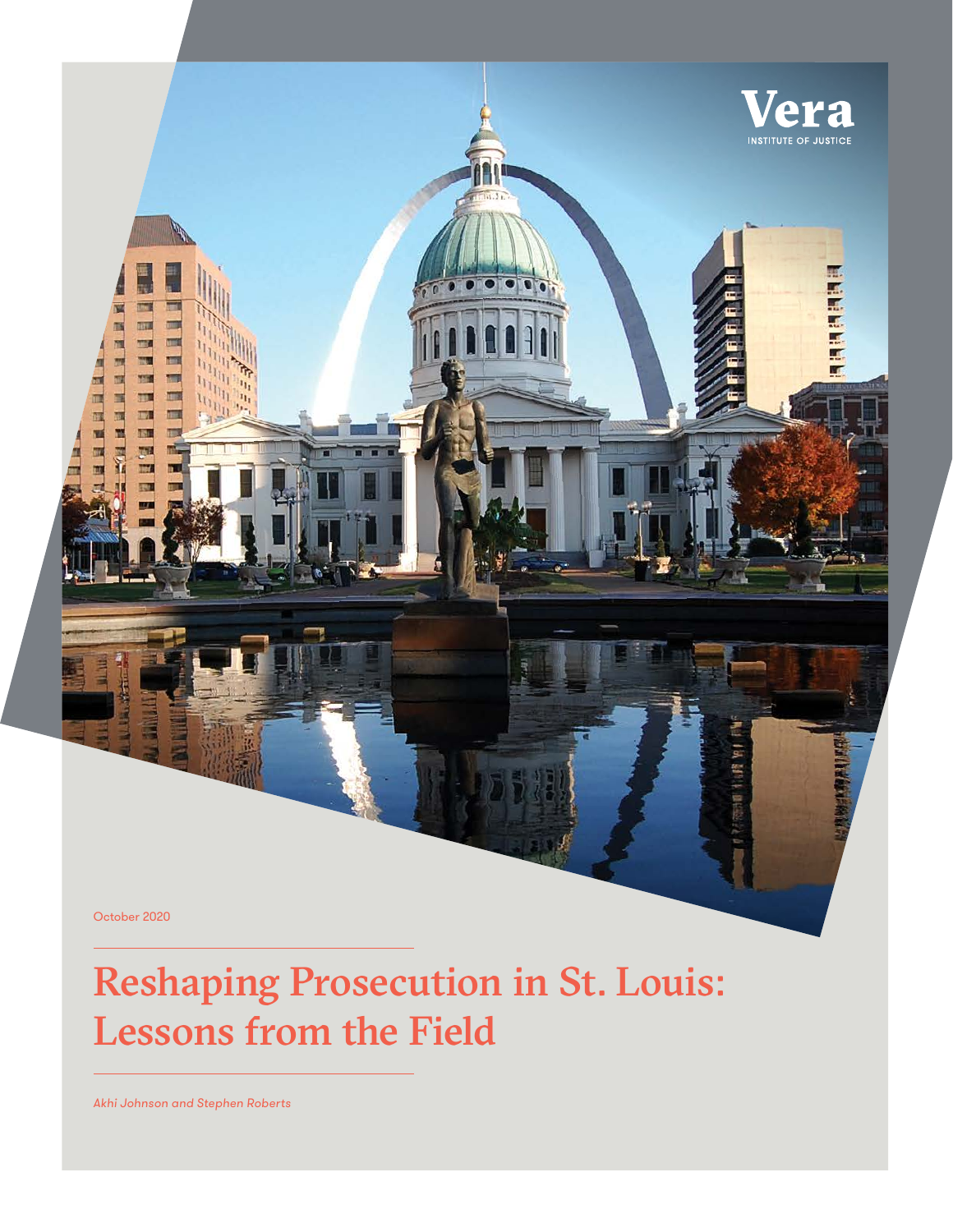## Foreword from Circuit Attorney Kimberly Gardner

When I decided to run for Circuit Attorney of the City of St. Louis in 2016, I knew the job wouldn't be easy.

Reforming the criminal legal system, holding police unions accountable, and creating a fairer and more equitable system for all, that includes the most vulnerable among us, was beyond imagination for some in our city, and inconvenient for the entrenched political establishment whose power has long depended on maintaining the status quo.

But in 2016, our communities made clear that they wanted a Circuit Attorney who would address centuries of harm that a punitive and single-minded "tough-on-crime" approach has had on our city, and with my election, I joined a wave of progressive prosecutors across the country committed to reimagining what true justice for historically under-resourced communities can look like.

Though we did take a moment to celebrate the historic nature of the election and the fact that I, a Black woman from one of the most challenged neighborhoods in St. Louis, would be the city's first Black Circuit Attorney, we got straight to work to deliver on the commitment that we made to the people of our city.

This included a commitment to address the underlying causes of crime, like poverty and over-policing; to treat crime as a public health crisis without sacrificing public safety; to build trust with marginalized communities; to hold police officers accountable for their misconduct; and to reserve incarceration for only the most serious offenses.

And no, it hasn't been easy. Throughout my first four years, I've been met with innumerable levels of resistance and attack with the intent of stopping the voters' demands for reform. My prosecutorial discretion has been challenged repeatedly by my state's guardians of the status quo. My office has been inundated with racist threats on my life and misogynistic vitriol. Those responsible for these attacks would like to deter me, steer me off track and get me to throw in the towel, but I am more committed than ever to the people of the City of St. Louis.

St. Louis has long been plagued by racial division, violent crime, and an overreliance on the criminal justice system to combat it. Prior to my administration, we had one of the highest incarceration rates in the country and incarcerated people in our jails at a rate more than twice the national average.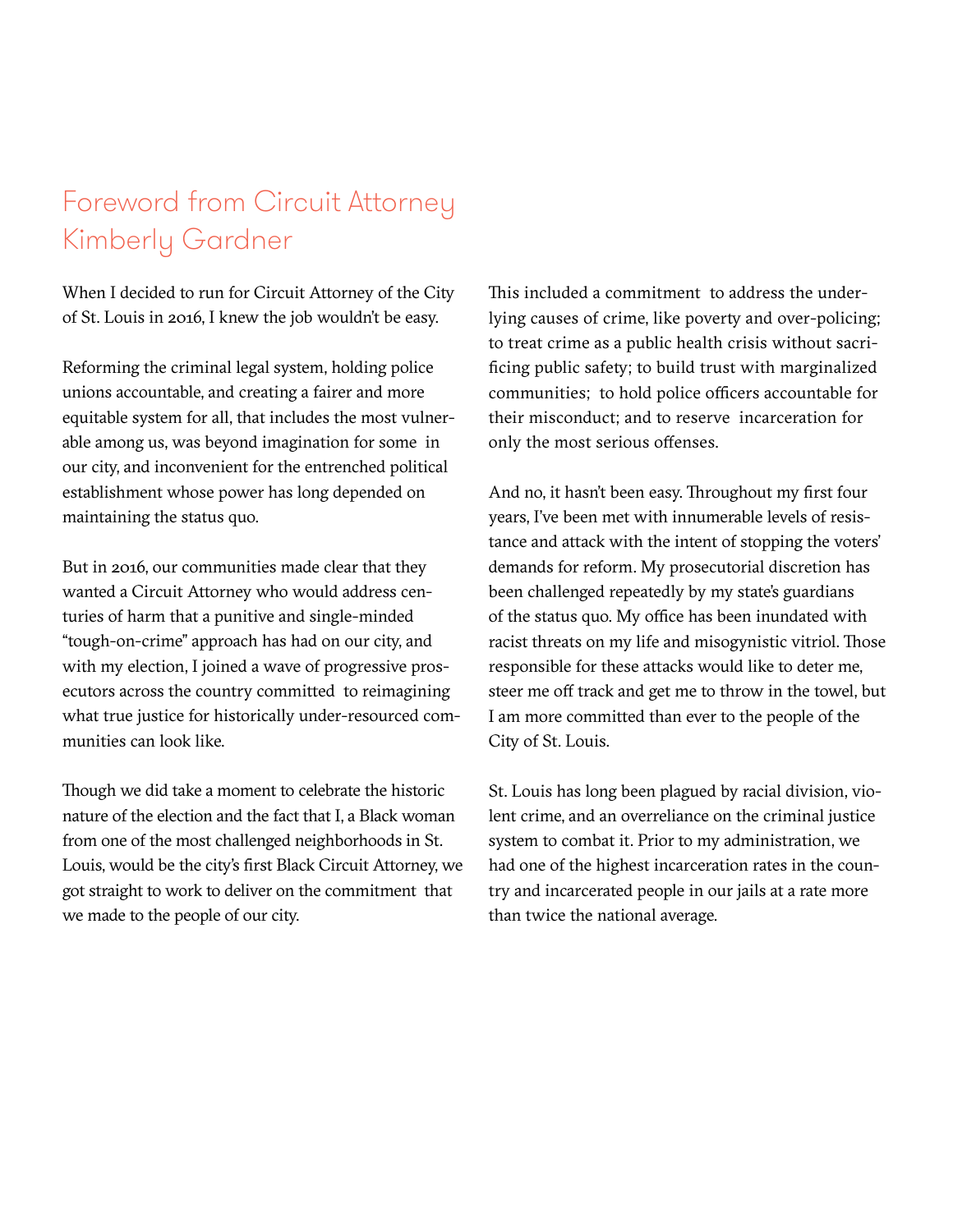In 2017, I knew addressing an issue of this scale would require a new approach centered on accountability and racial equity. That's why my office partnered with the Vera Institute of Justice's Reshaping Prosecution program to shrink the system and instigate transformational change in St. Louis.

With Vera's assistance, the Circuit Attorney's Office has been able to collect and analyze data in a meaningful way for the first time in the office's history and use those findings to guide the development of policy recommendations.

This support helped my office follow through with the commitments we made on the campaign trail. For starters, since 2017, we've expanded diversion programs, declined to prosecute low level cases, decreased the number of people held on cash bail, and built the capacity to better analyze our progress and shortcomings with data to share with the community.

Although the transformation we've seen across the City of St. Louis has been profound, the same deeply entrenched systemic issues that existed prior to me taking office still exist today. Black people are still disproportionately represented in our legal system

and still prosecuted roughly three times more often than white people.

Though disappointing, I knew that dismantling systems and disrupting the status quo would be difficult. That's why I worked with criminal justice experts from across the country on Motion for Justice, a recently released initiative with tools for prosecutors to tackle systemic racial inequities. Our office has already begun to adopt some of those strategies, and we will continue the fight to remedy harms the system has caused to Black people across our city.

Vera was the first organization I reached out to for assistance in transforming our office with a data-informed approach to justice. I am grateful to Vera for its invaluable support and I look forward to continuing my work as the minister of justice for the people of St. Louis.

 $4/m$ sug /  $28$ 

Kimberly Gardner Circuit Attorney City of St. Louis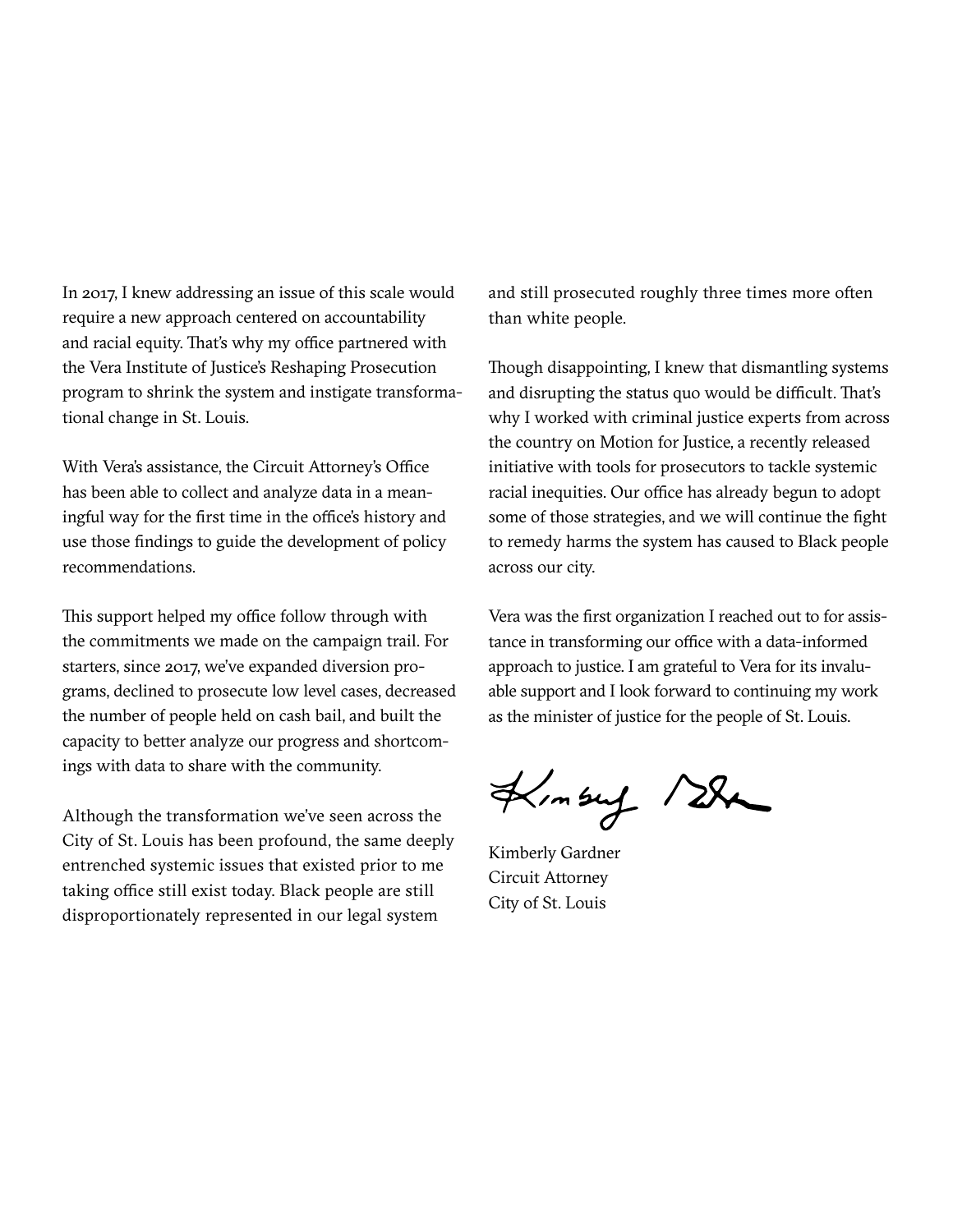## Director's note

I was a prosecutor for 12 years and never heard mass incarceration discussed in my office. As shocking as that sounds, it should come as no surprise given the traditional mandate for prosecutors: use your discretion to do justice on a case-by-case basis. That narrow view of justice, however, does not account for the systemic impact of case decisions and how they have contributed to our country becoming the world's leader in incarcerating people. Although that traditional approach has had devastating consequences, it also presents a significant opportunity for change given prosecutors' largely unchecked discretion.

The Vera Institute of Justice (Vera) launched the Reshaping Prosecution program in 2017 to help prosecutors use their discretion to take a systemic approach to pursuing justice. Vera partners with offices to assist with analyzing data to understand the impact of prosecutorial decisions and collaborates with offices to develop and implement new policies. To pursue systemic justice, however, the analysis and policies remain guided by three goals: end mass incarceration, address racial inequity, and make offices more transparent and accountable to the communities they serve.

Each goal represents a core value of our program. To help end mass incarceration, we work with prosecutors'

offices to identify opportunities to reduce their reliance on incarceration and shrink the size of the criminal legal system. To address racial inequity, we help offices analyze data on how their system disproportionately impacts communities of color and pursue policies to reduce disparities. Increasing transparency and accountability requires sharing data so that community members have concrete metrics to evaluate the office and incorporating their feedback to craft policies that meet community needs.

This brief provides an overview of our pilot partnership with Circuit Attorney (CA) Kimberly Gardner and her office in St. Louis City. CA Gardner was elected in 2017 after running on promises to reform the criminal legal system. She prioritized reducing the city's reliance on incarceration, adopting a public health approach to addressing crime, and building trust with marginalized communities. We assisted the Circuit Attorney's Office (CAO) as it adopted a data-driven approach that aligned with CA Gardner's vision. As detailed in this report, the office has made significant strides in its reform efforts.

Yet, despite CAO's progress with reforms efforts, racial disparities have persisted. Coming into this pilot, we believed that general reform efforts would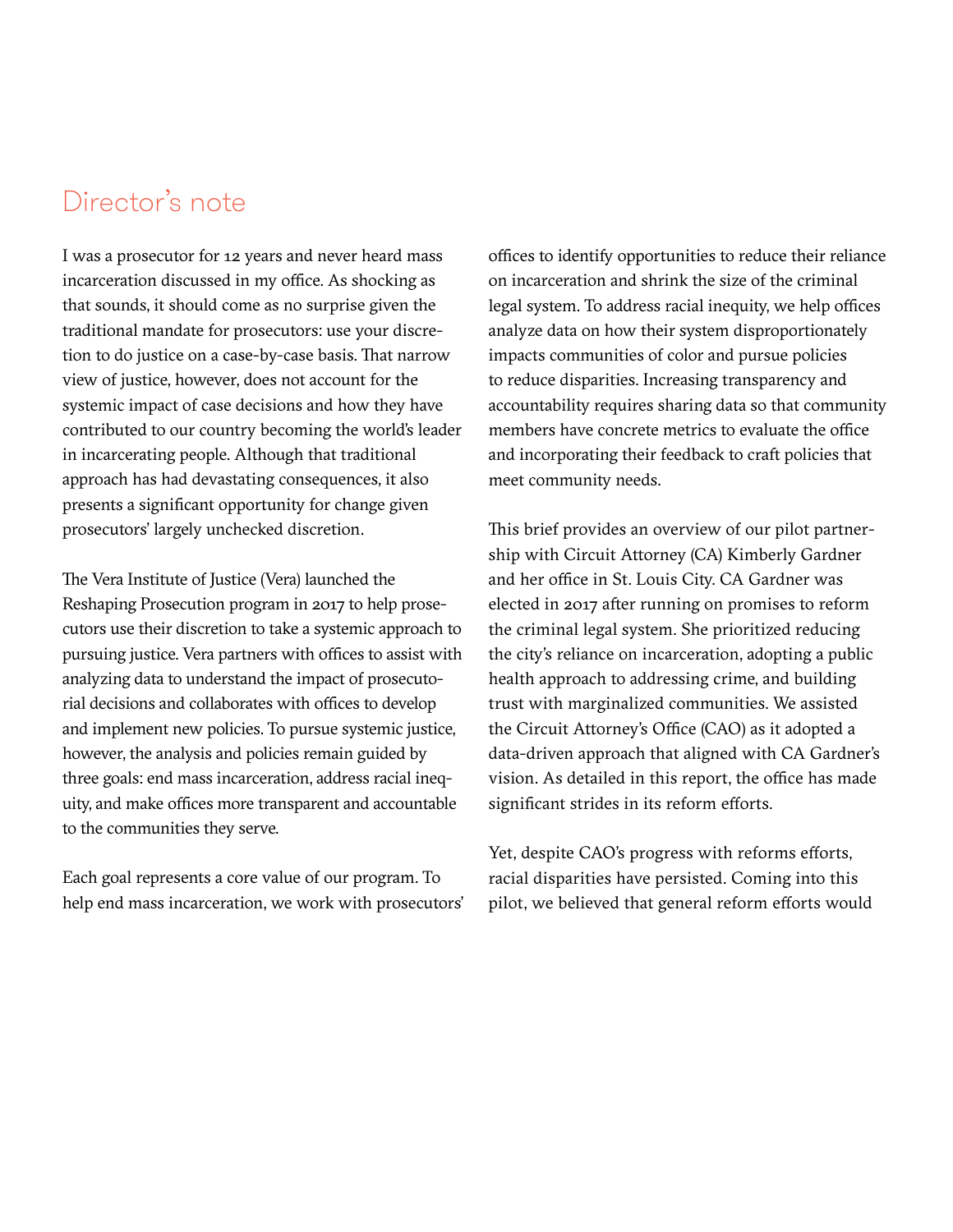have an impact on racial disparities. And though some reform efforts might have some impact, it is clear that there will not be a significant decrease unless policies are specifically crafted and targeted to tackle racial disparities.

To address this issue, we launched Motion for Justice in partnership with the Institute for Innovation in Prosecution. Motion for Justice is an online resource with concrete steps prosecutors can take to address racial disparities. It was developed with the input and partnership of legal scholars, advocates who have been directly impacted by the criminal legal system, and prosecutors, including CA Gardner, who are committed to the pursuit of racial justice. The materials are intended to be a tool and a conversation starter for prosecutors and members of the communities they serve who are committed to addressing racial inequity in their local criminal legal systems.

Our program has been fortunate to work with the members of CAO. They have remained committed to reform even in the face of significant opposition. They also demonstrated a unique willingness to offer the office's data for review and an openness to working with our team. Thanks to CAO, our partnership has provided a blueprint for turning reform campaign

promises into action, and our program is now partnering with seven additional offices: Boulder County, Colorado; Contra Costa County, California; DeKalb County, Georgia; Ingham County, Michigan; Ramsey County, Minnesota; Suffolk County, Massachusetts; and Wyandotte County, Kansas.

Although our partnership in St. Louis resulted in positive change, there is still plenty of work to be done, particularly around racial disparities. Now, more than ever, there is urgency to tackle the racial inequities in our criminal legal system. I am excited to see the continued progress of CA Gardner's office as it pursues justice for the St. Louis community. I am also hopeful that our program's work with future sites will contribute to reducing the harms of mass incarceration in communities across the country.

Jere

Jamila Hodge Director, Reshaping Prosecution Vera Institute of Justice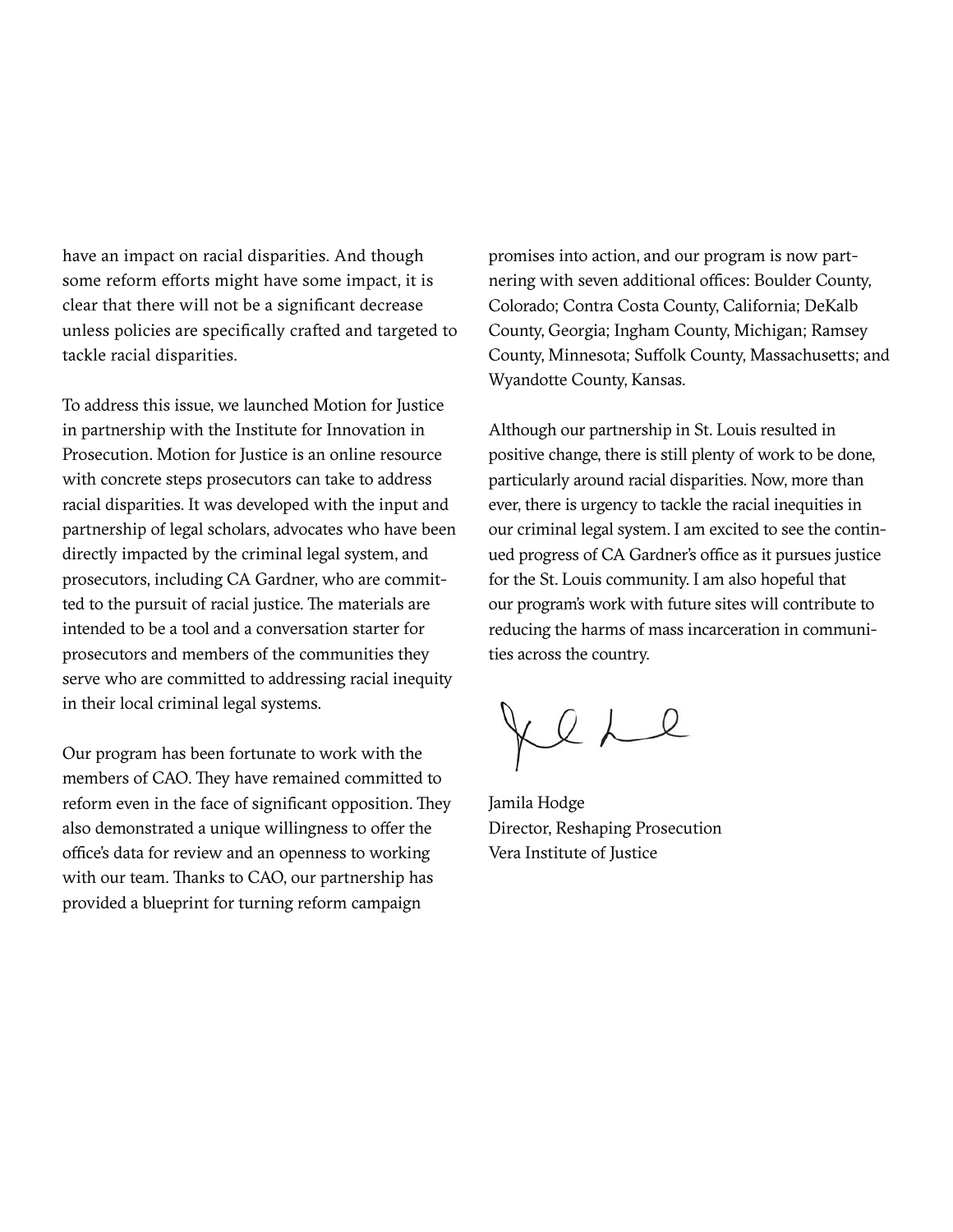## **Contents**

### **Introduction**

**Overview of engagement** 

### **Lessons from the field**

- 5 Taken under advisement
- 6 Refusal rate
- **Issuing summonses**
- 9 Data analysis capacity

### **Initial outcomes**

- **Persisting racial disparities despite reforms**
- **Conclusion**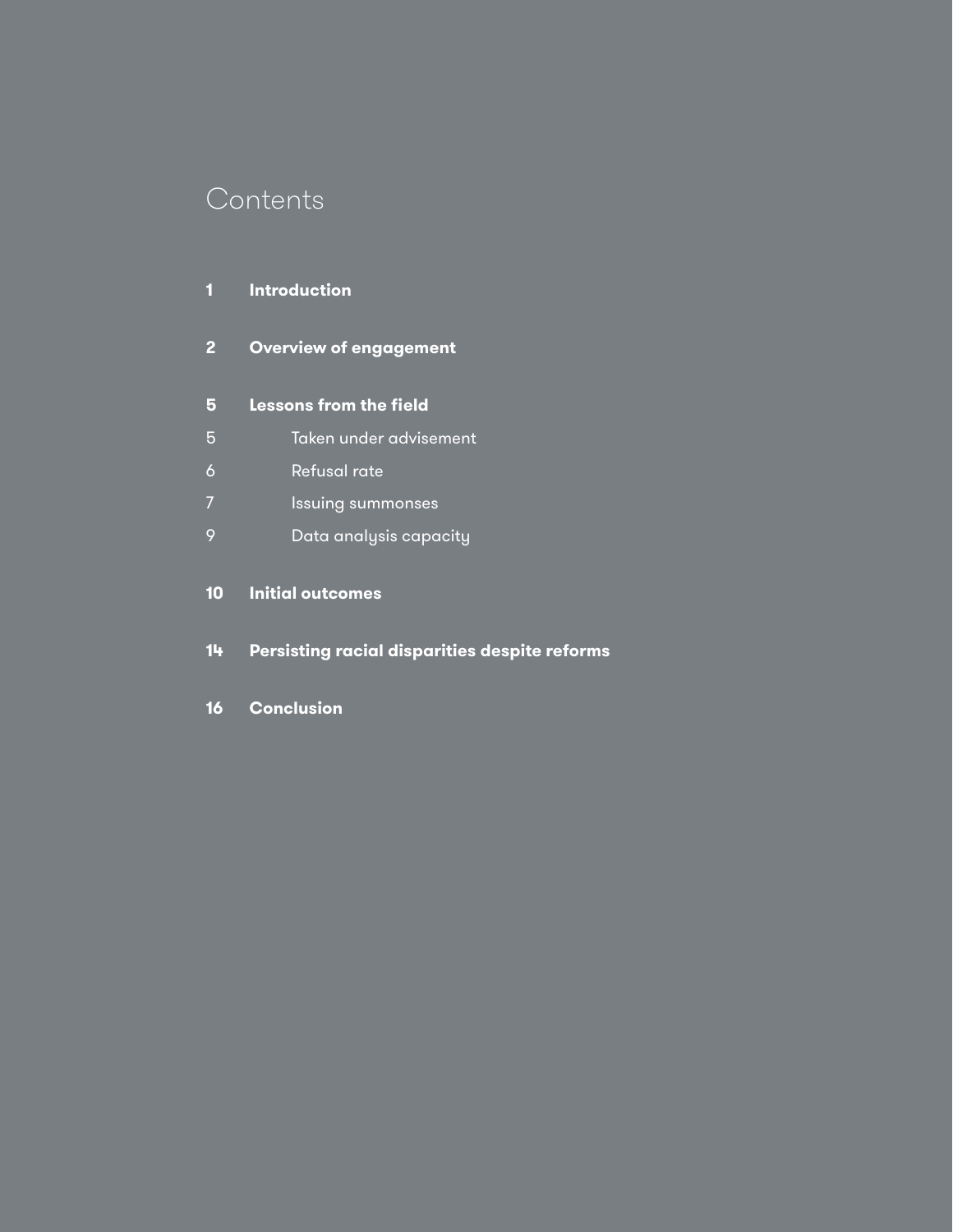## Introduction

prosecutors wield tremendous power. They decide whom to charge—<br>and with what offense—whether to ask for bail, when to provide<br>evidence to the defense, and what plea offer to make. For decades,<br>prosecutors have used their and with what offense—whether to ask for bail, when to provide evidence to the defense, and what plea offer to make. For decades, prosecutors have used their discretion in ways that contributed to mass incarceration and racial disparities in the criminal legal system.<sup>1</sup> Yet, despite their immense power, prosecutors had largely not been the focus of criminal legal system reform efforts until relatively recently.<sup>2</sup> Starting around 2015, with the help of groups like the American Civil Liberties Union (ACLU) and Color of Change, communities across the nation have begun to demand that their elected prosecutors adopt a new approach that reflects the communities' priorities.<sup>3</sup> As a result, a wave of reform prosecutors has won elections, and reelections, throughout the country.4

In 2017, the Vera Institute of Justice (Vera) launched the Reshaping Prosecution program to help reform prosecutors transform their campaign promises into data-informed policies and practices.<sup>5</sup> The program has three goals: (1) to end mass incarceration, (2) to reduce racial disparities in the system, and (3) to help offices be more accountable and transparent to their communities. The program aims to achieve these goals primarily through strategic site engagements during which Vera researchers, former prosecutors, and other programmatic staff assist offices with data analysis, new policy creation, and training on the reforms for line prosecutors. Vera's review relies primarily on data from the office's case management system and focuses on key decision points in the life of a case so that prosecutors can gain insights into how their decisions are contributing to mass incarceration and racial disparities.

This report provides an overview of Vera's pilot engagement with the St. Louis City Circuit Attorney's Office (CAO). It begins by discussing why Vera partnered with CAO and then details the stages of the engagement, initial lessons from the data, and some policy recommendations. The report concludes with some successes and an important lesson learned about the persistence of racial disparities that will inform the program's future work to reshape how prosecutors do justice.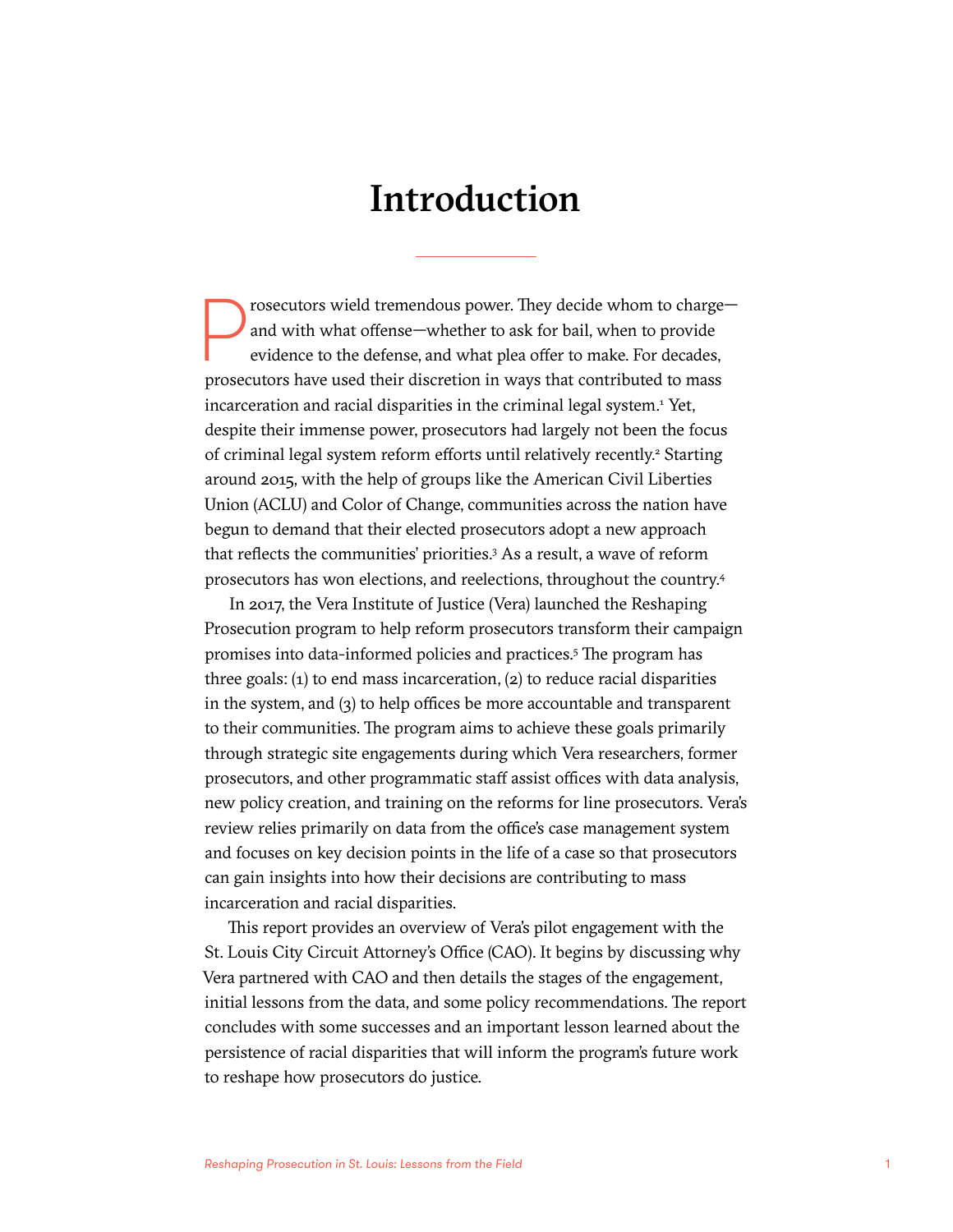## Overview of engagement

t. Louis's criminal justice system relies heavily on incarceration to combat crime. St. Louis has had one of the highest incarceration rate in the country. In 2015, St. Louis sent people to prison at a rate nearly three ti t. Louis's criminal justice system relies heavily on incarceration to combat crime. St. Louis has had one of the highest incarceration rates in the country. In 2015, St. Louis sent people to prison at a rate nearly jails at a rate more than twice the national average.<sup>6</sup> The city has also been plagued by violent crime, with the most homicides per capita of any large US city from 2014 to 2017.7

In response, community advocates have increasingly called for reforms to the city's criminal legal system. Decarcerate STL, for example, advocates the "dismantling of mass incarceration" and held a 2016 town hall calling for reforms to the municipal court.<sup>8</sup> Similarly, Arch City Defenders, Action St. Louis, and the Bail Project collaborated to form a campaign called Close the Workhouse, calling on government leaders to close the Medium Security Institution (MSI, also known colloquially as The Workhouse) one of the city's two jails that has notoriously fallen into disrepair.<sup>9</sup> These movements exemplified a community seeking new approaches from its government leaders, and the election of Circuit Attorney (CA) Kimberly Gardner demonstrated a step in that direction.

In January 2017, Kimberly Gardner was sworn in as the city's first Black lead prosecutor after securing the election with overwhelming community support.10 CA Gardner campaigned on bringing to CAO a public health perspective that focused on addressing the underlying drivers of crime and building trust with marginalized communities.<sup>11</sup> She advocated for a new approach that considered the "roots" of crime, like "poverty, over-policing, and longstanding imbalances in education and transportation."12 She also stressed the importance of creating space for communities most impacted by violence to have influence in a "system where they feel like they have no voice."<sup>13</sup>

Vera's partnership with CAO presented a unique opportunity to pursue criminal legal system reform in a city with an acute need. In May 2017, after learning about the potential for reform in St. Louis, Vera staff visited CAO to assess the viability of an engagement. CA Gardner detailed a desire to create and expand formal office diversion programs, increase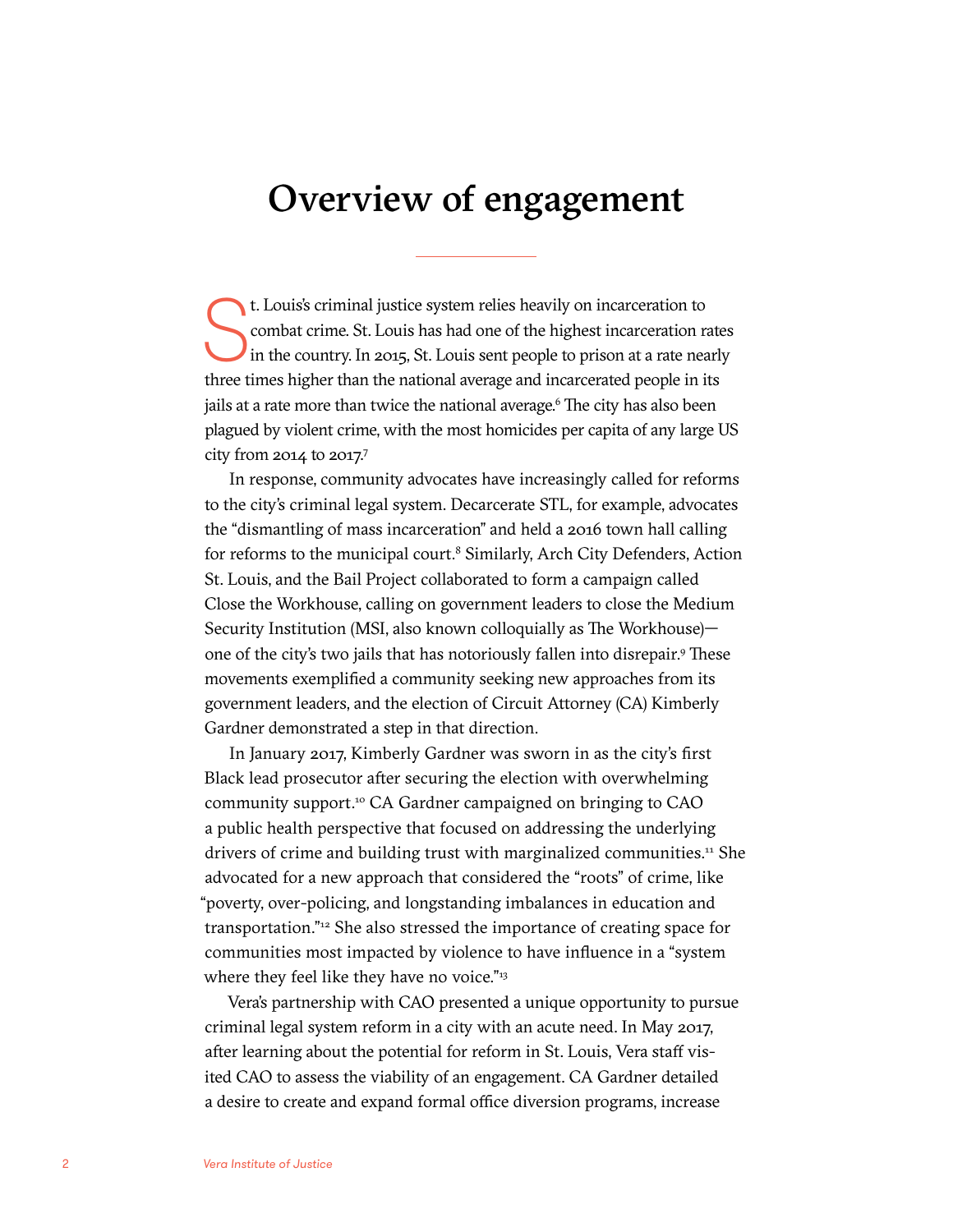transparency with the community, and address racial and ethnic disparities within the system.<sup>14</sup> Her staff similarly shared an interest in reform, with attorneys readily identifying charging, bail, and plea offers as areas ripe for a new approach. Vera researchers also examined the office's electronic case management system, Prosecutor by Karpel (PbK), and worked with the office to ensure a smooth data transfer for review.15

In September 2017, Vera began a site engagement with CAO to help conduct an assessment of the way cases were handled by CAO, identify policy and practice changes, and implement reforms aligned with community needs. To gain insights into prosecutorial discretion at key decision points—charging, bail, plea offers, and sentencing—Vera gathered and reviewed qualitative and quantitative data from multiple sources:

- Through PbK, Vera had access to data regarding the demographics of people prosecuted, prosecutorial charging decisions, whether the court issued a summons or warrant, and case resolution information. The database included cases going back to the early 1980s, but researchers focused their data review on the 4,541 cases in the 12-month period ending October 15, 2017.<sup>16</sup> Vera reviewed the demographic breakdown of whom the office prosecuted and further examined each prosecutorial decision point when data was available. For example, Vera studied cases referred to the office by law enforcement and examined how prosecutors exercised their discretion to either refuse, alter, or issue the charges.
- The St. Louis City Division of Corrections provided a 302-page PDF report that detailed the 1,279 people held pretrial in jail on November 14, 2017, their charges, and the number of days they were held in custody.
- Vera held multiple conversations and informal listening sessions with CAO prosecutors and support staff of varying seniority. These conversations were primarily in-person during early site visits, but a few were also held over the phone throughout the course of the engagement. Participants discussed how CAO approached each discretion point, reforms they would like to see in that process or policy, necessary steps to create that change, challenges they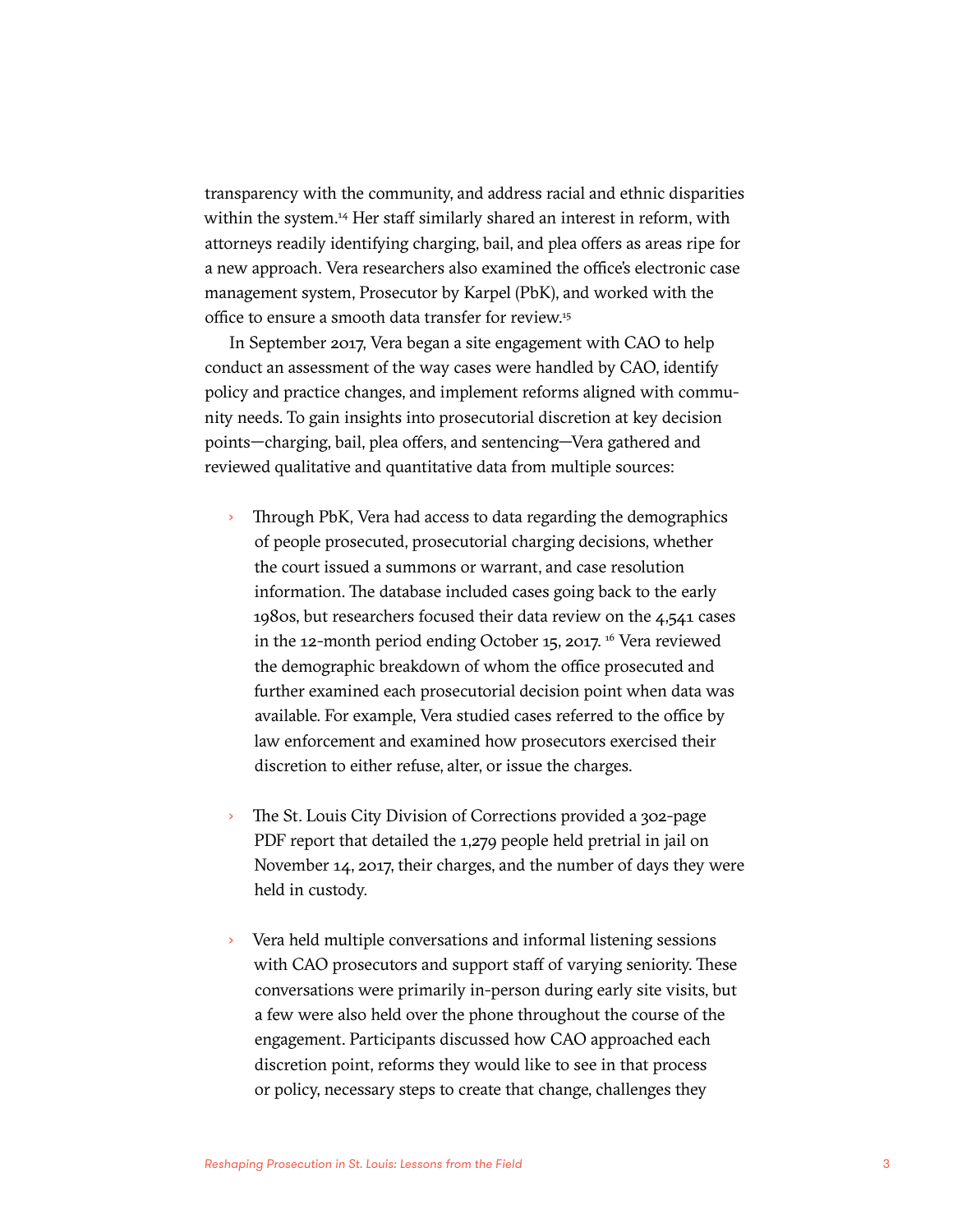anticipated and how to overcome them, and first steps CAO could take to improve that process or policy.

- › Vera also spoke with advocates and other system stakeholders, including defense attorneys and judges, to learn how those outside the office viewed prosecutorial decision making and opportunities for reform.
- Vera observed arraignment and bail proceedings and shadowed six prosecutors—three attorneys in the charging office and three attorneys in the felony trial section—to see their decision making in real time. For example, Vera observed prosecutors in the Warrant Office, where prosecutors make decisions on whether to charge someone, what crime to charge, and whether to request pretrial detention.

After collecting and analyzing the data, Vera developed policy recommendations in partnership with CAO. In particular, Vera staff shared results of the data review with select groups of prosecutors, seeking input on policy responses or soliciting areas of concern from staff and collaborating on potential solutions. Vera also held discussions on how the office could develop policies responsive to community desires, such as the Close the Workhouse campaign.<sup>17</sup>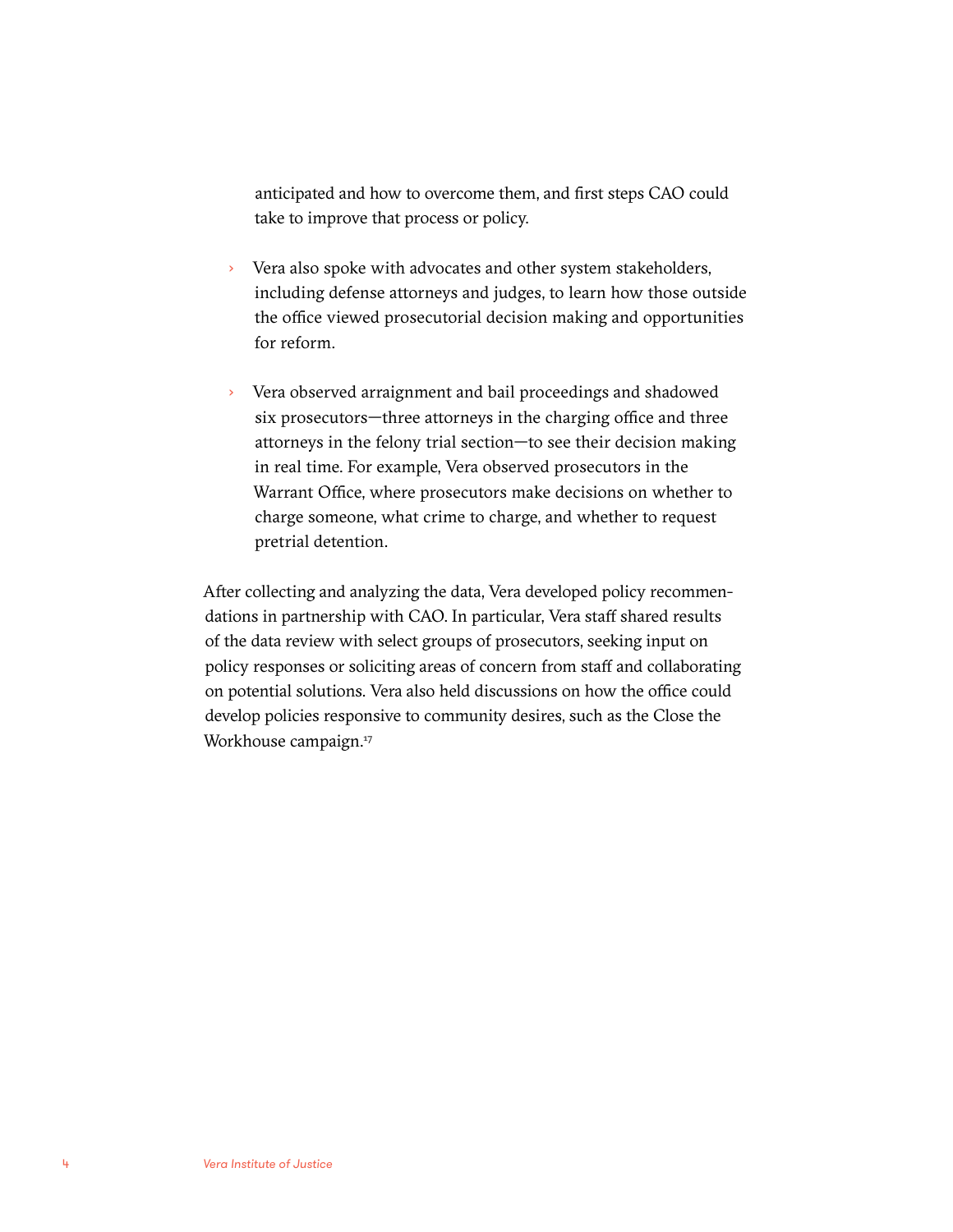## Lessons from the field

he data review, staff workshop discussions, and reflections on community desires revealed four focus areas for reform: (1) cases lef in a "taken under advisement" status, (2) a low refusal rate for referre cases, (3) a low he data review, staff workshop discussions, and reflections on community desires revealed four focus areas for reform: (1) cases left in a "taken under advisement" status, (2) a low refusal rate for referred ability to analyze data. Although additional reforms were identified, these four were chosen because they focused on the front end of the system and provided the greatest potential for significant impact.

### Taken under advisement

For a few years before CA Gardner's administration, CAO had a practice of placing cases in a "taken under advisement" (TUA) status where cases are neither filed nor refused after they are referred by law enforcement. A TUA status is usually used temporarily while an office assesses the viability of a case based on outstanding evidence, like the potential cooperation of victims or witnesses. CAO, however, infrequently refused TUA cases, even those that were not likely to move forward for any number of reasons, such as having insufficient evidence. As a result, the office had 32,000 cases in a TUA backlog. Further analysis revealed that the office rarely issued a TUA case after three days. From 2012 to 2017, the office issued charges on 41 percent of cases placed in a TUA status within three days. But after three days, the office only issued 5 percent of cases, and most of them were not issued for over a month. The remaining 54 percent of TUA cases had been neither issued nor refused as of the date of Vera's review, which effectively left them in limbo with no resolution.

The practice of neither issuing nor refusing cases resulted in confusion and injustice for people arrested in St. Louis City. People who had been arrested and booked into the jail were released within 24 hours if the case was not issued. However, because some TUA cases were subsequently issued after their initial release, people could be arrested a second time for the same case without prior notice. Further, for cases that the office did not subsequently issue, the arrested person was left without a decision on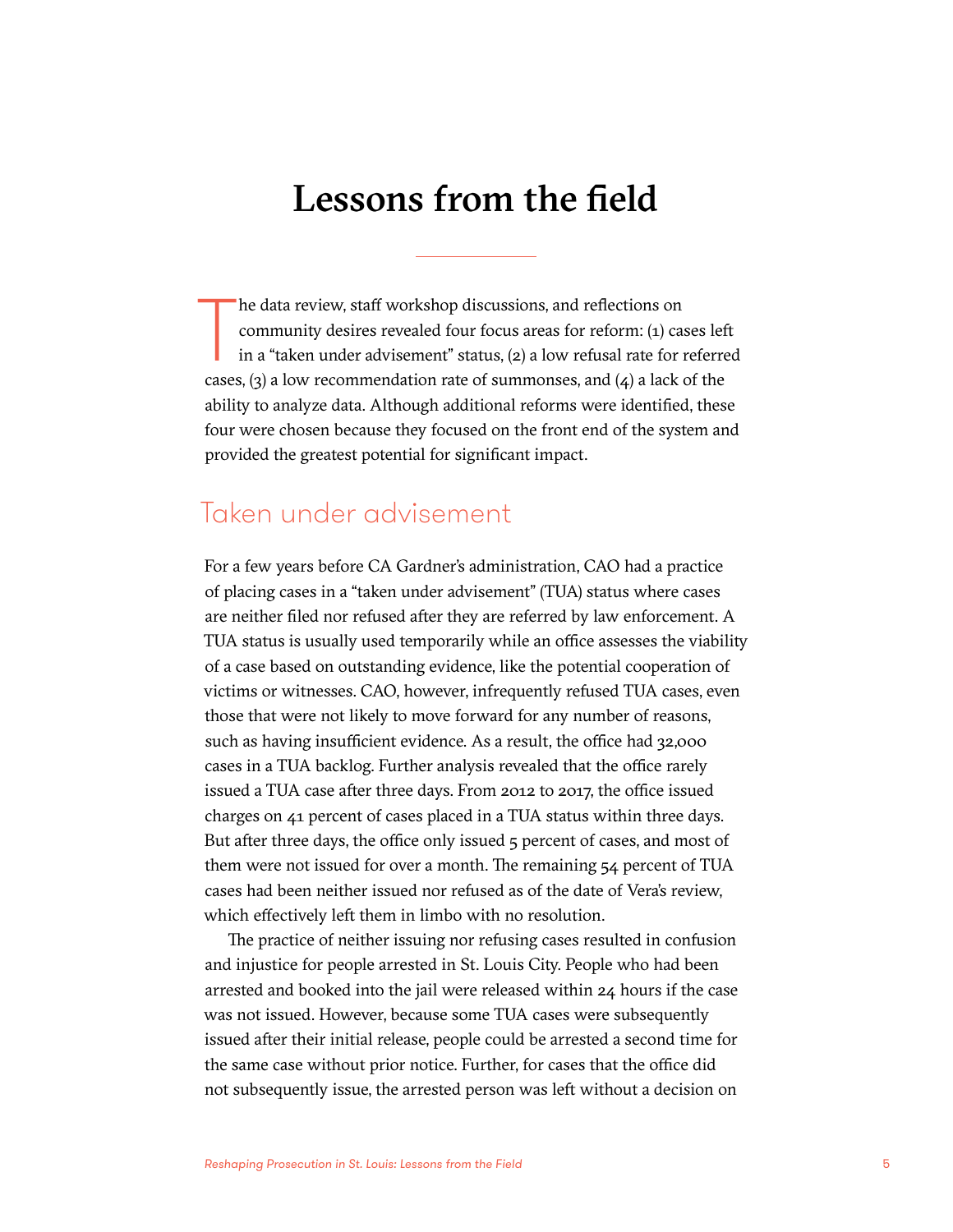their case. As a result, people who had been arrested would have a final resolution only once the statute of limitations passed and the prosecution was legally prohibited.<sup>18</sup>

To remedy this practice, based on Vera's review and recommendations, CAO dismissed approximately 25,000 pending TUA cases and instituted a policy to either issue or refuse all future charges referred by law enforcement unless the case required reasonable additional investigation.

### Refusal rate

An office's refusal rate (also known as declination rate) indicates how frequently the office declines to pursue cases referred by law enforcement. Because refusal rates depend on a number of factors—such as whether the office has a policy to refuse or divert certain offenses, the sufficiency of evidence gathered by local police before referring a case, and the office's capacity to handle cases—professional organizations for prosecutors have not established a benchmark refusal rate. But prosecutors have an obligation to carefully scrutinize cases and not serve as a rubber stamp for police arrests.19 Also, because most prosecutors have absolute discretion over who gets charged, an office's refusal rate can be a key metric for determining whether the office is actively shrinking the criminal legal system's footprint. And so, although comparing refusal rates across offices can be difficult, observing one office's rate over time can provide insights into its use of discretion. For example, a higher refusal rate likely indicates that an office is decreasing the criminal system's reach by limiting the number of cases it prosecutes, whereas a lower rate could mean that an office is not carefully scrutinizing the cases it receives from law enforcement.

From 2016 to 2017, CAO refused 49 percent of felonies and 54 percent of misdemeanors. Yet the office also later dismissed 25 percent of cases that it initially charged, which suggested that CAO could apply greater scrutiny at charging to dismiss cases earlier. Further, when looking at specific charges, the office pursued lower level cases at a high rate. In 2016, for example, CAO charged 77 percent of referred marijuana possession cases, 52 percent of all other drug possession cases, and 60 percent of misdemeanor trespassing cases. These findings suggest that the office could more aggressively decline cases that pose little risk to public safety.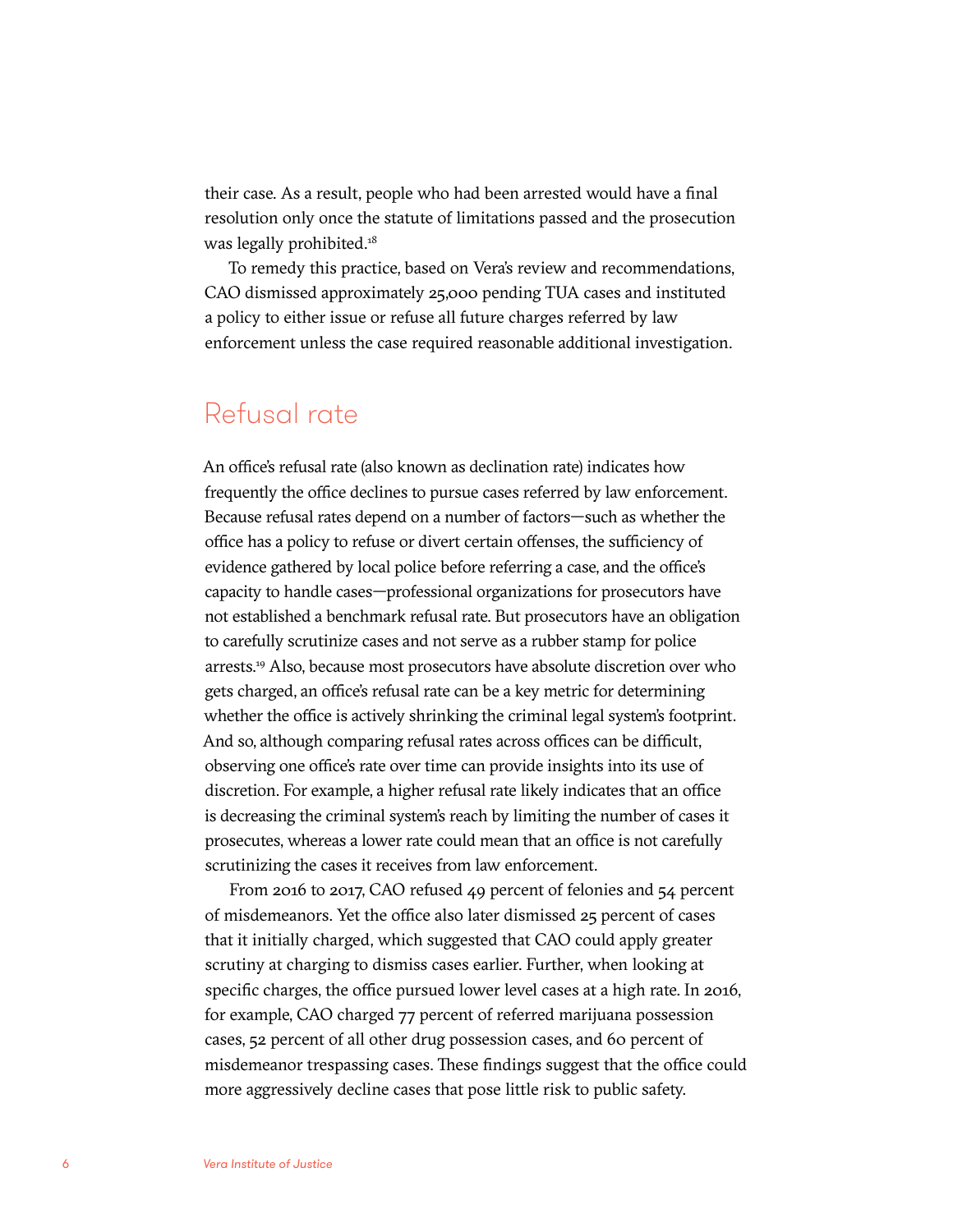CAO dismissed approximately 25,000 pending TUA cases and instituted a policy to either issue or refuse all future charges referred by law enforcement unless the case required reasonable additional investigation.

To address these issues, based on Vera's review and recommendations, CAO began monitoring its refusal rate over time and applying a more stringent review of cases at initial charging. Although prosecutors ultimately must prove a case beyond a reasonable doubt to convict someone, they need only probable cause—a substantial basis for concluding that a person committed a crime—to charge them.20 CAO adopted the higher "beyond a reasonable doubt" standard at initial charging to limit the number of nonviable cases entering the system. CAO also began identifying more people with low-level charges that did not impact public safety to refuse or divert.

### Issuing summonses

Unlike with charging, prosecutors do not have absolute discretion over who is detained pretrial. Instead, prosecutors can only influence a judge's decision to set bail. In St. Louis City, prosecutors exercise that influence during charging by requesting a summons or warrant. A summons generally indicates that the prosecutor consents to a person's release without bail or other release conditions. A warrant, however, generally indicates that bail should be set or that the person should be detained pending trial.

Despite a legal presumption in favor of summonses for misdemeanors, Vera's review of the data revealed that a summons was requested in only 43 percent of misdemeanor cases that the office charged from October 2016 to October 2017.<sup>21</sup> As expected, the summons rate for domestic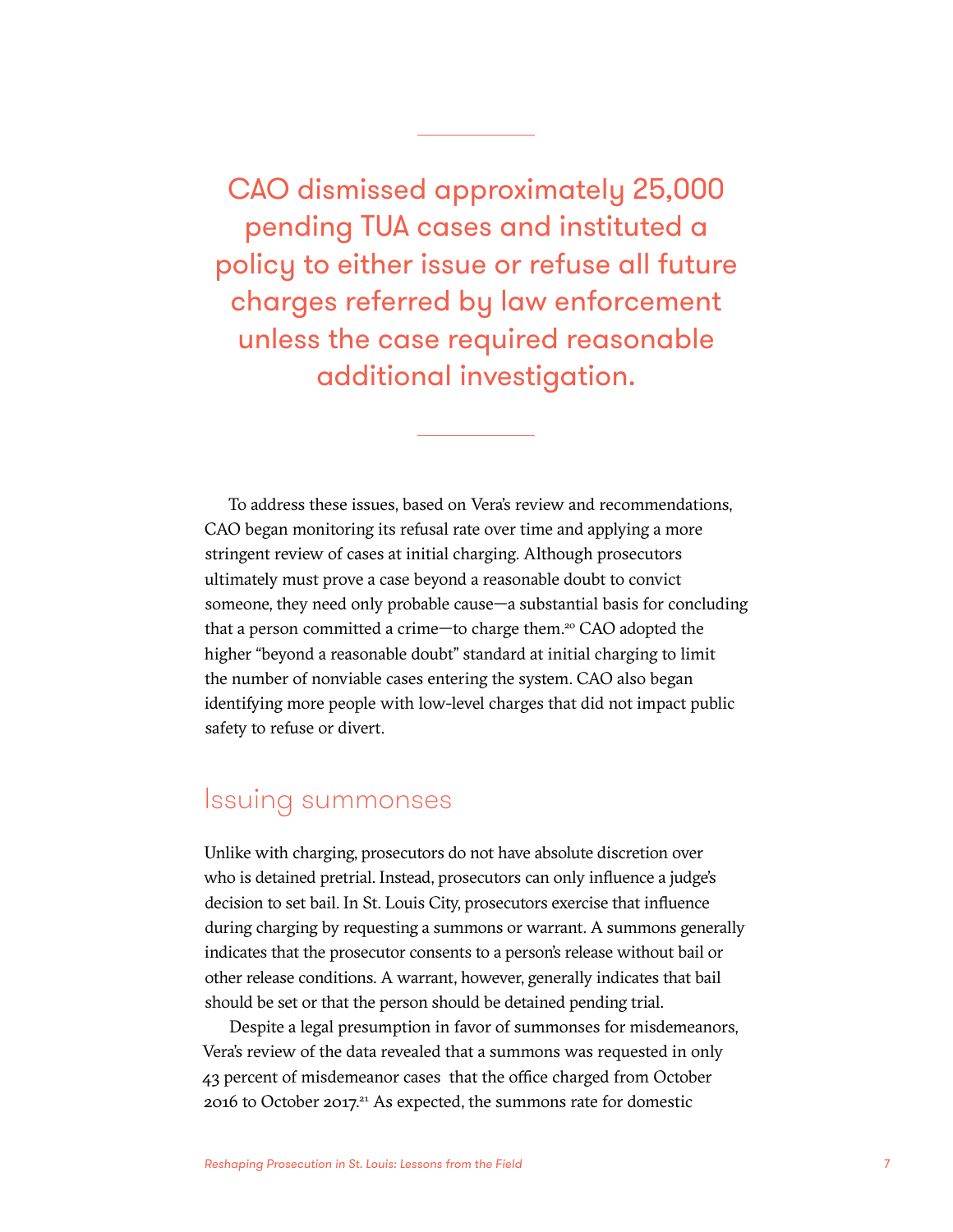violence misdemeanors was low—12 percent. But even people with charges posing little to no public safety risk were unlikely to receive a summons. For instance, a summons was requested in only 50 percent of drug possession cases, 50 percent of misdemeanor trespassing cases, and 13 percent of driving with a suspended or revoked license cases.

Based on this data, CAO instituted a policy to presumptively request summonses on all non-domestic violence misdemeanors and many low-level felonies, such as drug possession, property damage, and theft-related offenses.

#### **Training and outreach**

Vera staff trained the office's line prosecutors on the recommended reforms and the data informing them. Several of the recommendations—particularly around charging—had been implemented in some form months before the training, as the office was eager to put new practices in place. Many of the implemented recommendations, however, implicated the day-to-day decisions of only a small number of attorneys, so Vera's training provided an opportunity to broadly workshop reforms with the remainder of the office.

Before training on the recommendations, CAO leadership and Vera recognized the importance of providing information on the negative impacts of mass incarceration to contextualize why new approaches are necessary. To that end, Vera developed a two-hour multimedia training to make a simple, but essential, argument: mass incarceration is a problem, and prosecutors have the power to change it.

The training begins by introducing mass incarceration as a national phenomenon that operates locally—citing international, national, and local incarceration trends since the 1970s. The training then addresses four critical components of mass incarceration:

- An over-reliance on incarceration does not make communities safer.
- Incarceration imposes significant social and financial costs.
- Crime survivors are not satisfied with the current system.
- The system is steeped in racial bias and disproportionately affects Black and brown communities.

After the mass incarceration training, Vera held workshop sessions with CAO prosecutors to explore policy recommendations. Each session focused on a key decision point, with Vera presenting national and local data on each topic. Vera then facilitated discussions around potential policies and also used examples of case fact patterns to discuss how the policies would apply in practice.

In addition to these more formal trainings, Vera and CAO facilitated a panel discussion for judges, public defenders, and line prosecutors to explore new approaches to violent crime. The goal of the discussion was to help stakeholders reflect on the limits of incarceration in reducing violence in their community. The panel was composed of community members who had been both survivors and perpetrators of violence. Each participant spoke about unresolved trauma from being a victim of violence, the factors that led them to commit a violent crime, and why they believed incarceration was an inadequate response. After each participant spoke, the panel engaged in a discussion with the audience on how to adopt community-based responses to violence.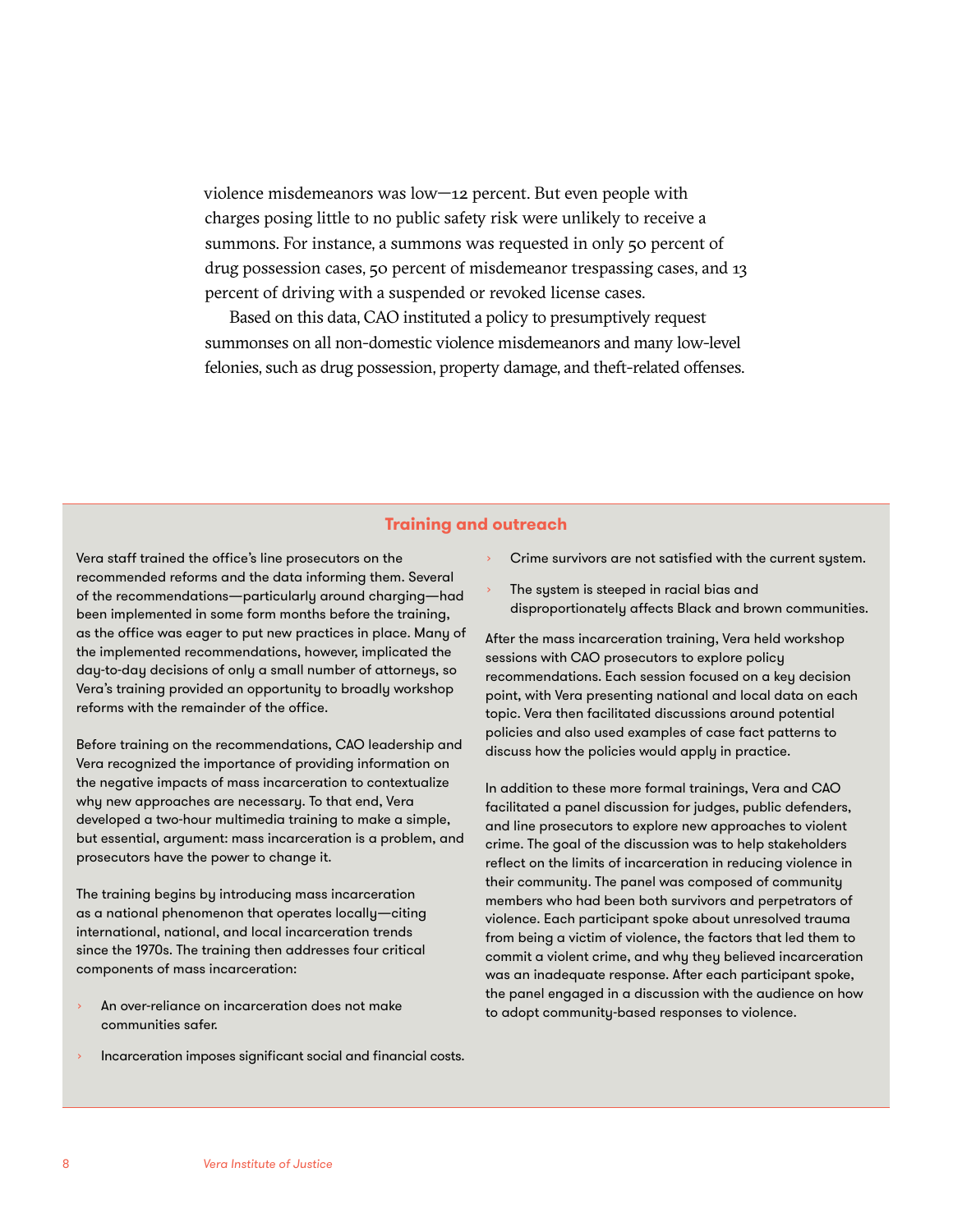## Data analysis capacity

Vera's research found that the office was not satisfied with its current ability to analyze data. Multiple attorneys complained that PbK did not produce reports that informed their decisions. For example, although they successfully used PbK to track administrative tasks like scheduling of cases, they had not been able to generate substantive information, such as what percentage of the office's cases resulted in probationary sentences. Further, when attorneys tried to generate substantive PbK reports, they did not have confidence the information was accurate because it was frequently displayed in vague or nonspecific terms. CA Gardner echoed these concerns and asked Vera to help create a dashboard that tracked key metrics in real time and provided user friendly insights into the office's data. In addition to dissatisfaction with the current data system, Vera noted that the office did not formally track diversion or plea offer data, which made it more difficult to understand how prosecutors used their discretion to resolve cases.

Vera researchers made a few recommendations to address the office's data analysis issues. First, hire full-time specialists on staff to assist with data analysis. Second, track diversion referrals and plea offers through PbK. Finally, establish a system—such as a dashboard—to regularly report key metrics so that the community can develop a deeper understanding of the office's impact to hold CAO and other government stakeholders accountable.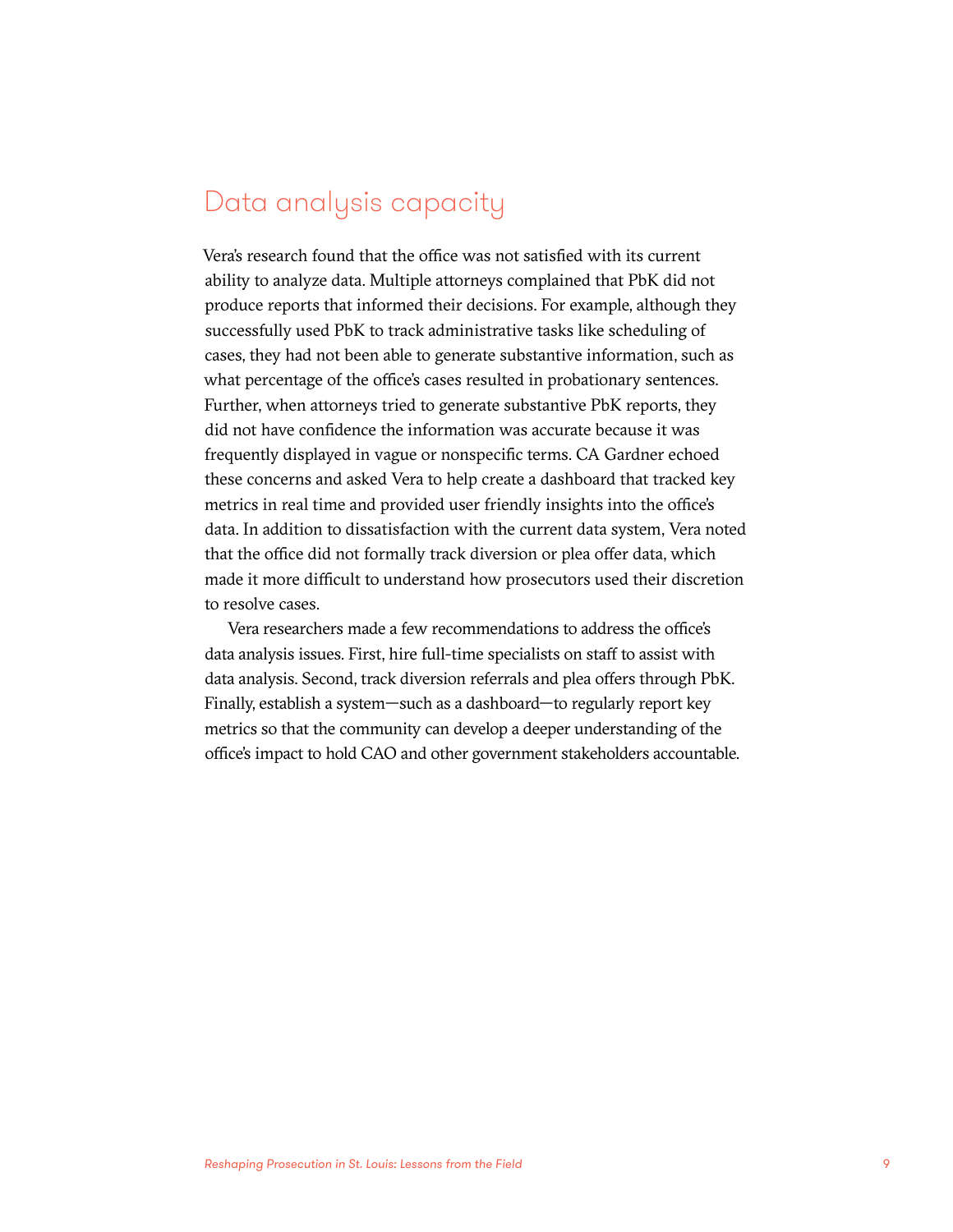## Initial outcomes

ircuit Attorney Gardner's office has made significant progress over the span of its site engagement with Vera. Notably, CAO hired two data specialists who have helped the office better track and analyze data in a similar fashion to the research provided by Vera. Their contributions have made it possible for CAO leadership to constantly monitor the office's progress. Though CAO relied on Vera's research to craft initial recommendations, it has been able to rely on its own data specialists to track various metrics over time. For example, the data specialists have helped CAO measure its progress in the following reform areas from 2016 to 2019: reducing reliance on TUA status, shrinking the justice system's footprint, decreasing pretrial detention, and improving data collection.

CAO knew its reliance on TUA cases was problematic, but it did not know the scope of the problem until it reviewed Vera's research. Based on the research, CAO was able to conduct an efficient review of the backlog, dismiss more than 25,000 cases, and drastically reduce how frequently it places a person's case in a TUA status. As of April 2020, there were only 963 cases remaining in a TUA status, more than a 95 percent decrease from the original 32,000 TUA cases. Of these, 169 cases were from 2018, 414 cases from 2019, and 380 cases from 2020. It is expected for more cases from recent years to remain under review as CAO continues to gather and review evidence. The number of TUA cases for less recent years, however, should steadily diminish as CAO either issues or, more likely, refuses those cases.

CAO has also taken significant steps to shrink the system's footprint. As depicted in Figures 1 and 2 on page 11, from 2017 to 2019, the office refused a greater share of cases than it issued for both felonies and misdemeanors. For felonies, the office's refusal rate increased from 49 percent in 2016 to 55 percent in 2019. For misdemeanors, CAO transitioned from issuing cases for nearly half of people referred to the office in 2016, to roughly one-third in 2019. The office's efforts have been particularly apparent for lower level offenses, such as drug and trespassing cases. From 2016 to 2019, the office increased its refusal rate for each of those offenses by 12 percent. Indeed, in 2019, the office refused nearly three-quarters of trespassing cases.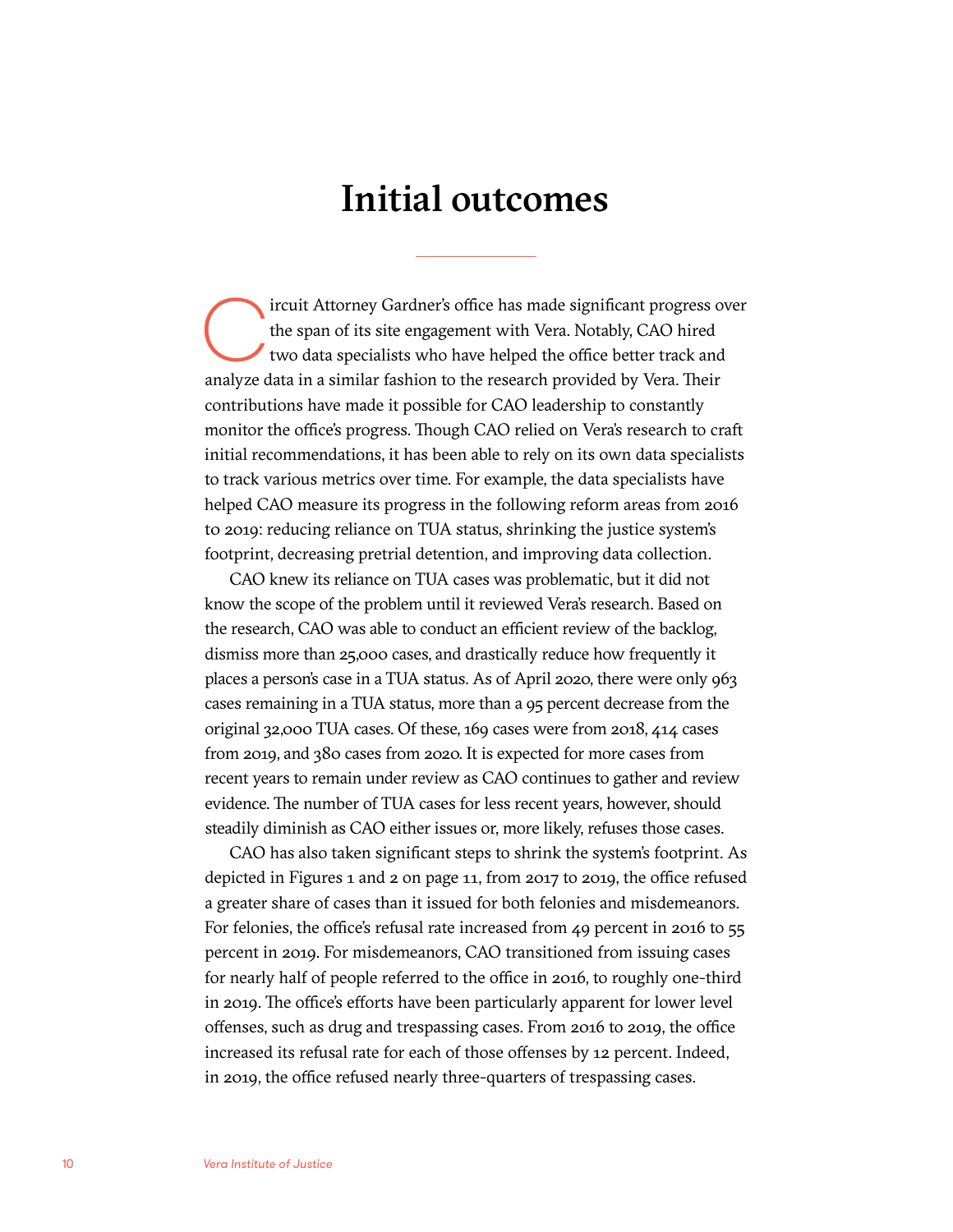

### Figure 2 **Misdemeanor case disposition rates, by year**

**Refused** Issued TUA

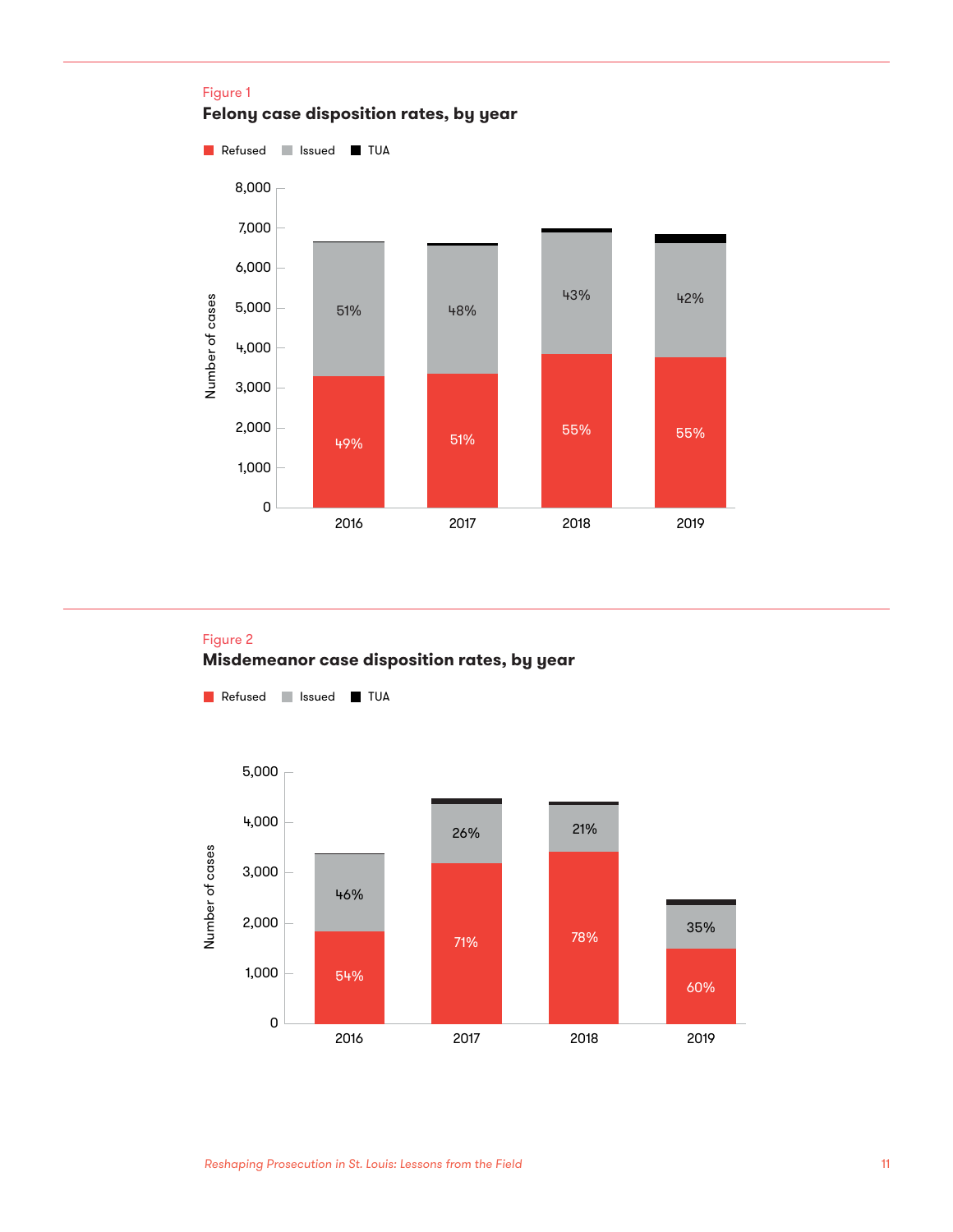Although CAO does not have exclusive control of pretrial detention decisions, the office's efforts have contributed to an increased reliance on summonses. Felony summonses increased by 17 percentage points from 2016 to 2019. And, as depicted in Figure 3 on page 12, the use of summonses for misdemeanors increased as well.

Beyond these key reforms, the data specialists have also helped the office better track data in other areas. Now the office tracks how frequently it refers people to diversion and how often people successfully complete their programs (see Figure 4 on page  $13$ ).<sup>22</sup> For instance, CAO now knows that, from 2016 to 2019, it successfully diverted 452 people, with more people completing diversion in each successive year. The office can also easily track other measurements, like how quickly prosecutors turn over evidence to the defense and how frequently cases result in plea or trial.

With an increased ability to review and analyze data, CAO has been able to report data to better inform the community. In January 2019, for instance, the office shared its progress on refusal rates and summons requests to help



### Figure 3 **Use of summonses and warrants for charge type, by year**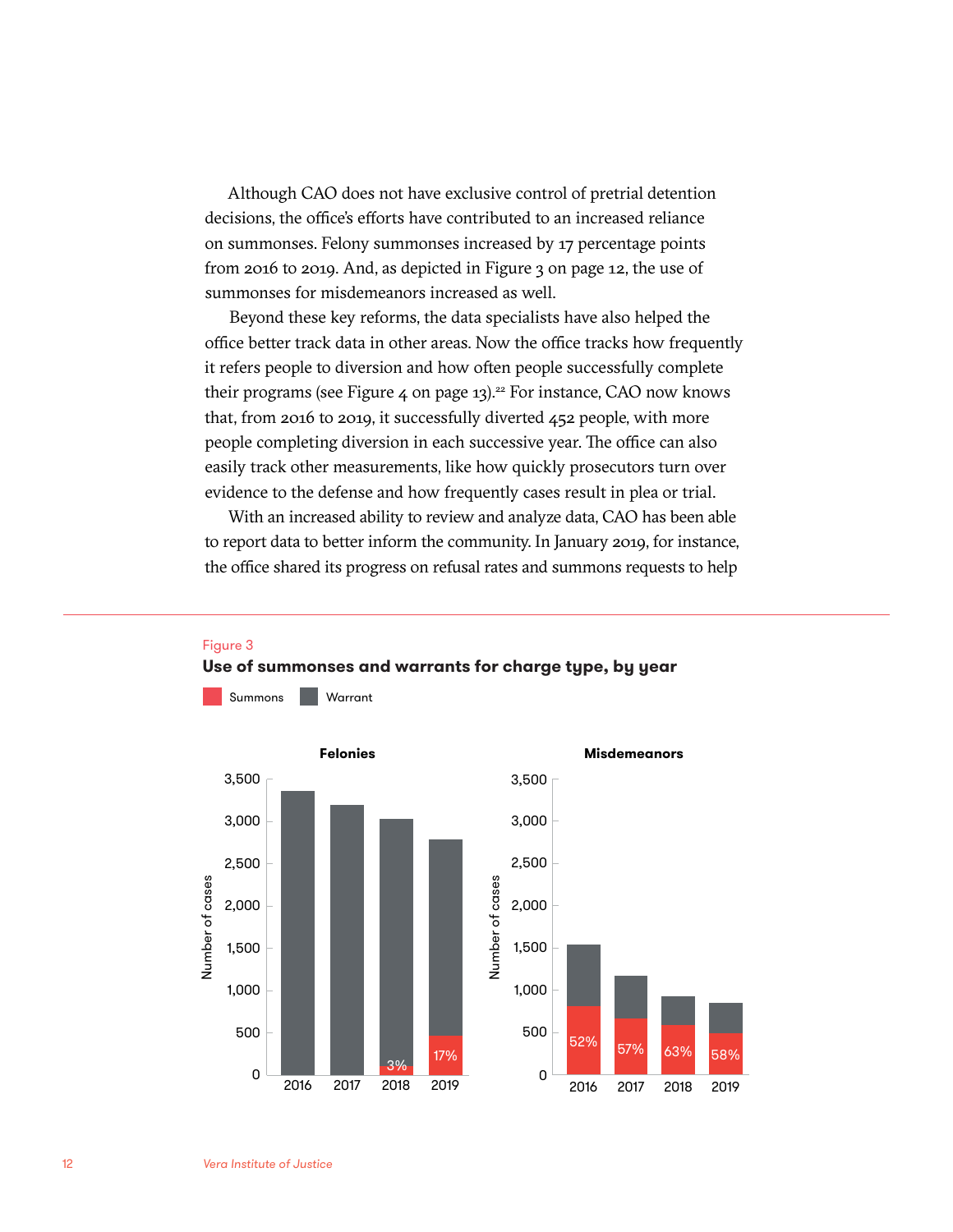the community understand how CA Gardner was progressing on reform efforts. Similarly, CA Gardner was able to discuss her office's summons request data at a Close the Workhouse event to better explain how her office was contributing to the jail's population. CAO, with Vera's assistance, produced a public service announcement regarding CAO diversion programs with data to illustrate why the programs are preferable to incarceration.<sup>23</sup> Additionally, the office plans to release a public-facing dashboard that increases data transparency and helps community members hold the office accountable. Making the data publicly available provides community members with the ability to track CAO's progress on issues of interest—like the office's use of summonses—and make better informed decisions about whether the office is meeting community needs.

Finally, CAO's efforts to shrink the system by refusing cases, increasing the use of summonses, and emphasizing diversion may have contributed to a decrease in the jail population. From 2016 to 2019, the city's jail population decreased by 26 percent.<sup>24</sup> Although prosecutors have influence over the jail population by whom they charge and their detention requests, judges make the ultimate determination on who is detained pretrial and who serves a sentence at the jail. However, the fact that the jail population has significantly decreased over the same period that CAO has more aggressively refused cases, increased its summonses request, and diverted more people may indicate that CAOs efforts are contributing to a reduction in how many people are detained at the jail.





Figure 4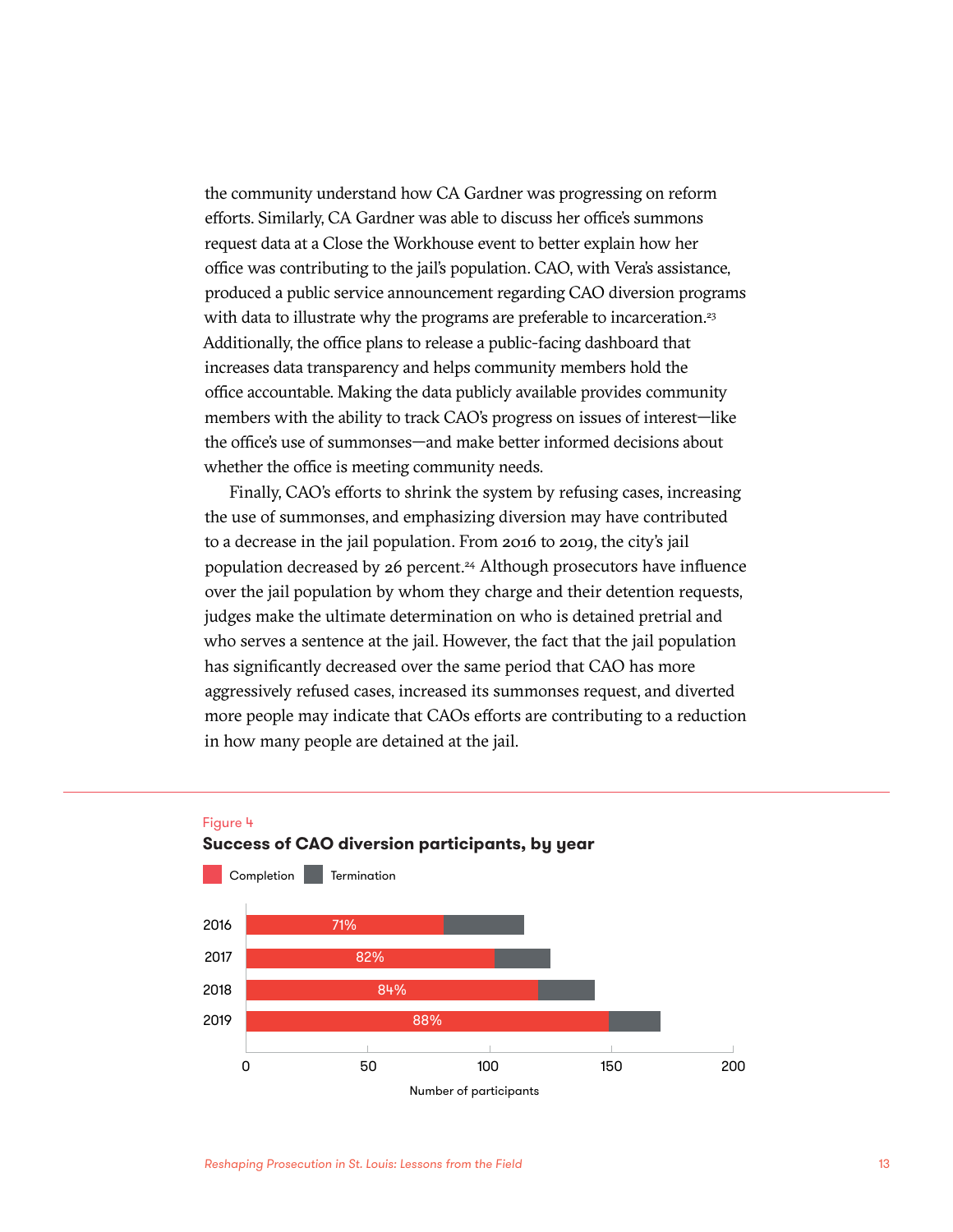# Persisting racial disparities despite reforms

Ithough CAO has had success, racial disparities have persisted. In<br>the beginning of the engagement, Vera's research revealed that<br>Black people were vastly overrepresented in the criminal justice<br>system. Despite making up 4 lthough CAO has had success, racial disparities have persisted. In the beginning of the engagement, Vera's research revealed that Black people were vastly overrepresented in the criminal justice accounted for  $74$  percent of people prosecuted by the office.<sup>25</sup> This disparity remained after the office implemented reforms. As depicted in Figure 5 on page 15, even though the office has made progress with some reform efforts, Black people are still prosecuted at a rate roughly three times higher than white people. That disparity is heavily influenced by whom the police arrest and present to CAO. It is clear, however, that even though the office prosecutes fewer Black people than it used to, it is still charging Black people at a higher rate than white people.<sup>26</sup> Unfortunately, CAO is not alone, as reform efforts across the country have resulted in persisting, and sometimes increasing, racial disparities.<sup>27</sup> For example, New York City reduced its jail population by 60 percent from 2015 to 2020, but the city still incarcerates Black people at a rate 8 times higher than white people (compared to 10 times higher in 2015).<sup>28</sup> These trends indicate that racial disparities are likely to persist, unless reforms are explicitly designed to address them.

For guidance on steps prosecutors can take to address racial disparities please visit motionforjustice.org, a multimedia platform that Vera launched in partnership with the Institute for Innovation in Prosecution.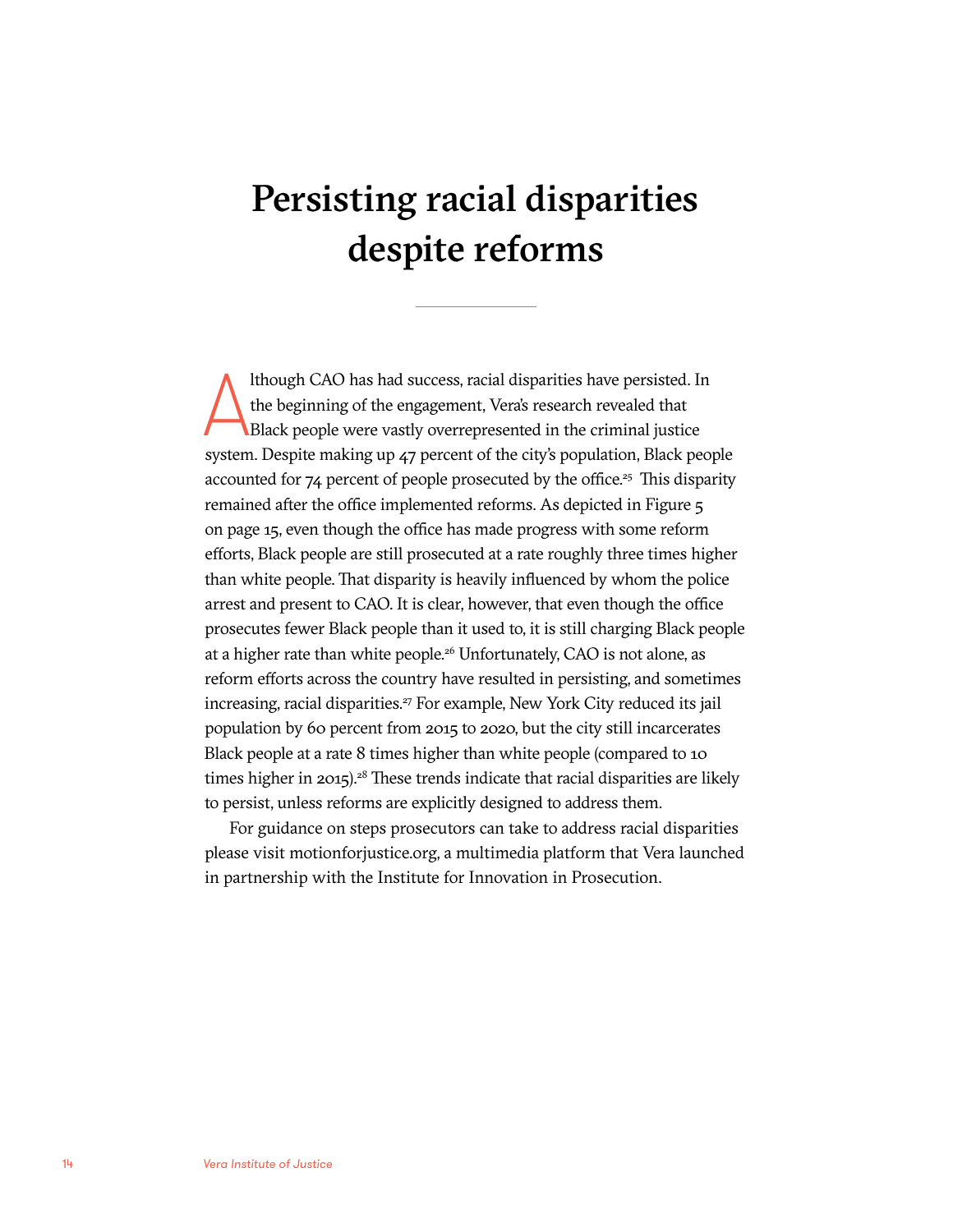

These bars show how much more likely Black people are to have cases than white people. The gray bar shows referrals from law enforcement to the office, and the red bar shows cases issued by the office. One notable trend here is that the disparity in issued cases appears to be creeping upward. The movement is small, but it indicates that even though CAO is issuing fewer cases overall, the decrease is not having a notable impact on racial disparities.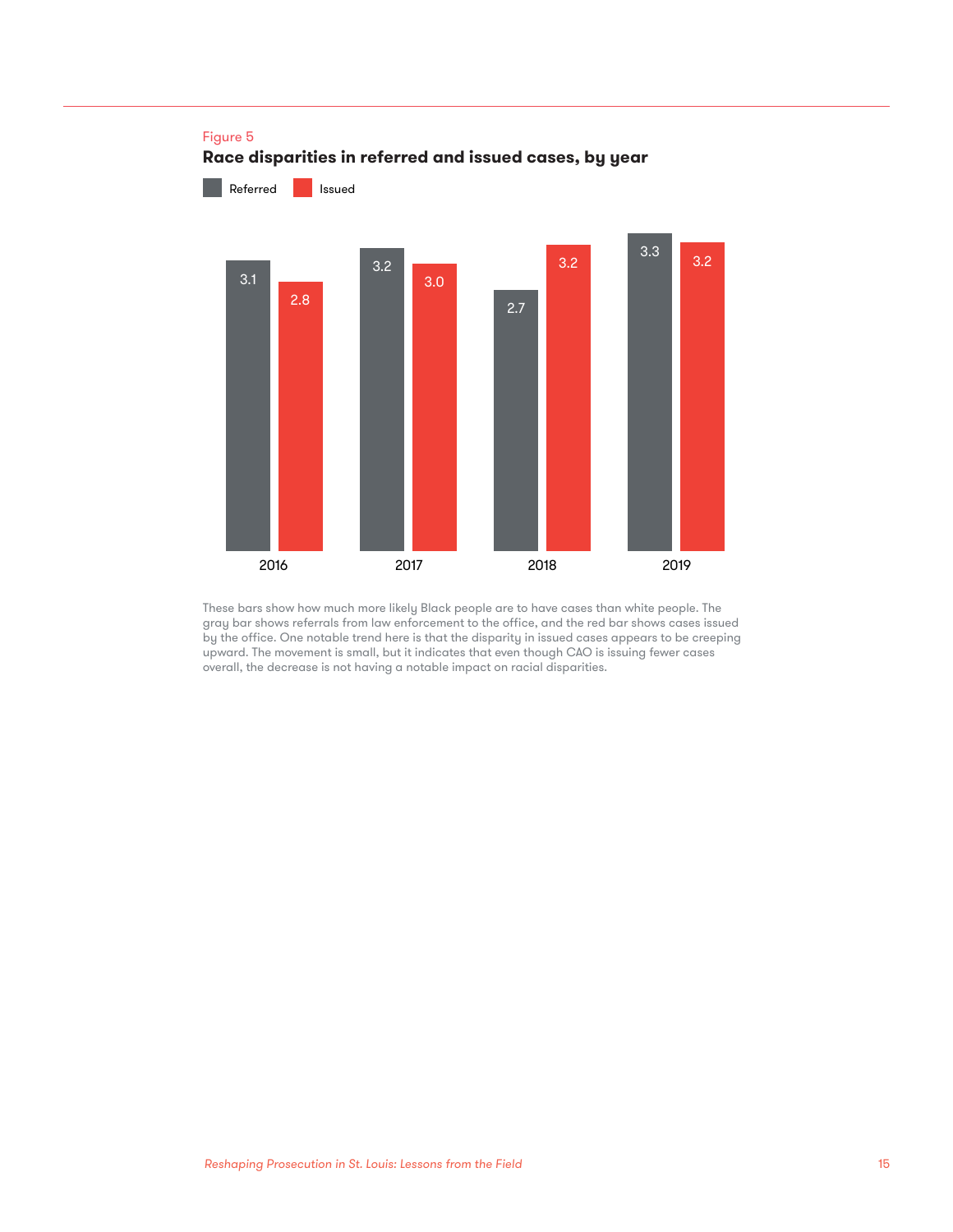# Conclusion

ircuit Attorney Gardner's office made significant strides during the engagement with Vera by using a data-driven approach to decision making. As one line prosecutor stated during a listening session, this is the "first time we are examining case outcome data in this way." The office is working to decrease the footprint of the criminal justice system, decreasing its reliance on pretrial detention, and tracking its expanded use of diversion programs. Further, because it has an increased ability to analyze data, the office will share data in a meaningful way through its data dashboard, which will allow community members to better hold the office accountable. In short, the St. Louis engagement demonstrates that a data-driven approach can help reform prosecutors turn campaign promises into action.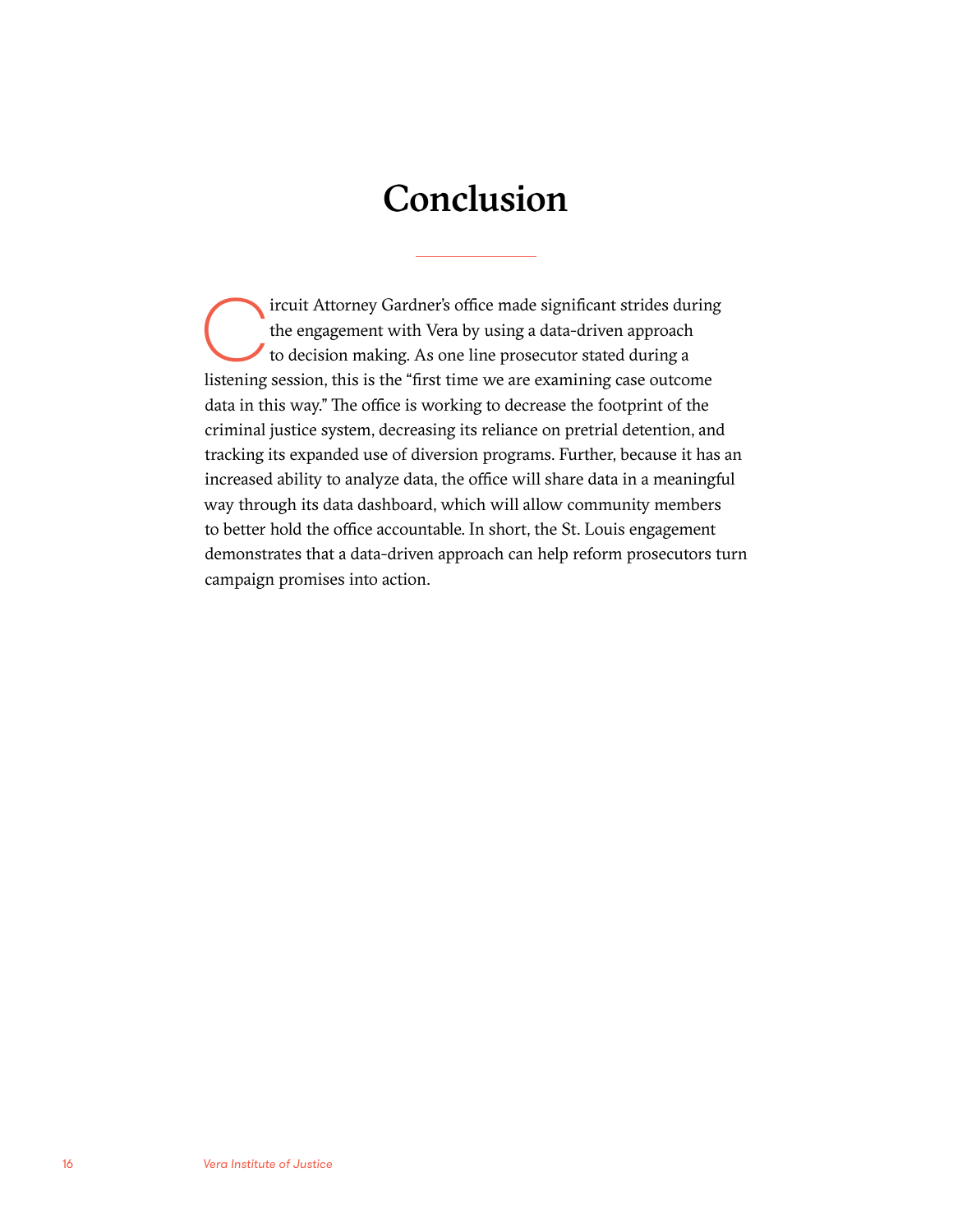#### **Endnotes**

- 1 John Pfaff, *Locked In: The True Causes of Mass Incarceration and How to Achieve Real Reform* (New York: Basic Books, 2017), 127-161.
- 2 A few scholars and advocates, such as Professor Angela Jordan Davis, have stressed the importance of addressing prosecutors despite the general trend to focus elsewhere. See for example Angela Jordan Davis, "Prosecution and Race: The Power and Privilege of Discretion," *Fordham Law Review* 67, no. 1 (1998), 13-68.
- 3 To learn about the ACLU, visit<https://www.aclu.org/>. For more information on Color of Change, visit<https://colorofchange.org/>.
- For an overview of the reform prosecutor movement, see Josie Duffy Rice and Clint Smith, "Justice in America Episode 7: The New Progressive Prosecutors?," The Appeal, September 5, 2018, [https://theappeal.org/justice-in-america-episode-7-the-new](https://theappeal.org/justice-in-america-episode-7-the-new-progressive-prosecutors/)[progressive-prosecutors/.](https://theappeal.org/justice-in-america-episode-7-the-new-progressive-prosecutors/)
- 5 Vera previously worked with prosecutors from 2005-2014 through its Prosecution and Racial Justice (PRJ) program. The PRJ program partnered with multiple offices to assist with data gathering and analysis of racial bias in prosecutorial decision making. That work paved the way for the Reshaping Prosecution program by providing a blueprint for how to approach and conduct data analysis in a prosecutor's office.
- 6 Vera Institute of Justice, "Incarceration Trends: St. Louis City, MO," database (New York: Vera Institute of Justice), [http://trends.vera.](http://trends.vera.org/rates/st-louis-city-mo) [org/rates/st-louis-city-mo](http://trends.vera.org/rates/st-louis-city-mo).
- 7 "Large city" is defined as a city with at least 100,000 residents. John Gramlich and Drew DeSilver, "Despite Recent Violence, Chicago is Far From the U.S. 'Murder Capital,'" Pew Research Center, November 13, 2018, [https://www.pewresearch.org/fact-tank/2018/11/13/](https://www.pewresearch.org/fact-tank/2018/11/13/despite-recent-violence-chicago-far-from-u-s-murder-capital/) [despite-recent-violence-chicago-far-from-u-s-murder-capital/.](https://www.pewresearch.org/fact-tank/2018/11/13/despite-recent-violence-chicago-far-from-u-s-murder-capital/)
- 8 Decarcerate STL does not have a public-facing website, but makes its platform and events visible via its Facebook page, [https://](https://www.facebook.com/pg/Decarcerate-STL-1537790673178601/about/?ref=page_internal) [www.facebook.com/pg/Decarcerate-STL-1537790673178601/](https://www.facebook.com/pg/Decarcerate-STL-1537790673178601/about/?ref=page_internal) [about/?ref=page\\_internal.](https://www.facebook.com/pg/Decarcerate-STL-1537790673178601/about/?ref=page_internal) See also Staff, "Group seeks to reform St. Louis' municipal court system," KMOV, April 24, 2016, [https://](https://www.kmov.com/news/group-seeks-to-reform-st-louis-municipal-court-system/article_009eca55-d63e-5cf0-a337-797316304e57.html) [www.kmov.com/news/group-seeks-to-reform-st-louis-municipal](https://www.kmov.com/news/group-seeks-to-reform-st-louis-municipal-court-system/article_009eca55-d63e-5cf0-a337-797316304e57.html)[court-system/article\\_009eca55-d63e-5cf0-a337-797316304e57.html.](https://www.kmov.com/news/group-seeks-to-reform-st-louis-municipal-court-system/article_009eca55-d63e-5cf0-a337-797316304e57.html)
- 9 Close the Workhouse, "Home,"<https://www.closetheworkhouse.org/>.
- 10 Rachel Lippmann, "City's Newest Circuit Attorney Gardner Takes Historic Oath in Historic Courthouse," *St. Louis Public Radio*, January 7, 2017, [https://news.stlpublicradio.org/post/](https://news.stlpublicradio.org/post/citys-newest-circuit-attorney-gardner-takes-historic-oath-historic-courthouse#stream/0) [citys-newest-circuit-attorney-gardner-takes-historic-oath-historic](https://news.stlpublicradio.org/post/citys-newest-circuit-attorney-gardner-takes-historic-oath-historic-courthouse#stream/0)[courthouse#stream/0](https://news.stlpublicradio.org/post/citys-newest-circuit-attorney-gardner-takes-historic-oath-historic-courthouse#stream/0).
- 11 Ibid.
- 12 Danny Wicentowski, "In Circuit Attorney Race, Four Candidates Vie for St. Louis' Toughest Job," *Riverfront Times*, July 13, 2016, [https://www.riverfronttimes.com/stlouis/in-st-louis-circuit-attorneys-](https://www.riverfronttimes.com/stlouis/in-st-louis-circuit-attorneys-race-four-candidates-are-vying-to-take-on-the-citys-toughest-job/Content?oid=3084851&showFullText=true)

[race-four-candidates-are-vying-to-take-on-the-citys-toughest-job/](https://www.riverfronttimes.com/stlouis/in-st-louis-circuit-attorneys-race-four-candidates-are-vying-to-take-on-the-citys-toughest-job/Content?oid=3084851&showFullText=true) [Content?oid=3084851&showFullText=true.](https://www.riverfronttimes.com/stlouis/in-st-louis-circuit-attorneys-race-four-candidates-are-vying-to-take-on-the-citys-toughest-job/Content?oid=3084851&showFullText=true)

- 13 Ibid.
- 14 Before CA Gardner's election, CAO did not have a formal diversion program or policy. In limited instances, some attorneys informally agreed to dismiss pending cases if the person accused was not rearrested over a selected period of time. These informal agreements were separate from the jurisdiction's judge-led diversionary drug court.
- 15 CAO transferred data stored in PbK to Vera for off-site review. PbK is created and maintained by the Karpel Foundation, a nonprofit group with the mission to reduce the time and cost of prosecution and to increase transparency and accountability in the criminal justice system. PbK is currently used by "hundreds of offices" throughout the country, including King County (Seattle), Washington, and Tulsa County, Oklahoma. See Prosecutor by Karpel's webpage at [https://www.prosecutorbykarpel.com/why](https://www.prosecutorbykarpel.com/why-karpel-solutions/)[karpel-solutions/](https://www.prosecutorbykarpel.com/why-karpel-solutions/) and Karpel Foundation, "Our Mission Statement," [http://karpelfoundation.com/mission-statment.aspx.](http://karpelfoundation.com/mission-statment.aspx)
- 16 Of note, before 2016 CAO did not track diversion referrals in its database. After partnering with Vera, CAO hired data specialists to more effectively track its use of diversion.
- 17 On July 17, 2020, the St. Louis City Board of Aldermen passed legislation to close the Workhouse by the end of the year. See Rebecca Rivas, "St. Louis City Board of Aldermen Vote to Close the Workhouse," *The St. Louis American*, July 17, 2020, [http://www.](http://www.stlamerican.com/news/local_news/st-louis-city-board-of-aldermen-vote-to-close-the-workhouse/article_6ab53558-c87a-11ea-8895-6b86c9aa4e0e.html) [stlamerican.com/news/local\\_news/st-louis-city-board-of-aldermen](http://www.stlamerican.com/news/local_news/st-louis-city-board-of-aldermen-vote-to-close-the-workhouse/article_6ab53558-c87a-11ea-8895-6b86c9aa4e0e.html)[vote-to-close-the-workhouse/article\\_6ab53558-c87a-11ea-8895-](http://www.stlamerican.com/news/local_news/st-louis-city-board-of-aldermen-vote-to-close-the-workhouse/article_6ab53558-c87a-11ea-8895-6b86c9aa4e0e.html) [6b86c9aa4e0e.html.](http://www.stlamerican.com/news/local_news/st-louis-city-board-of-aldermen-vote-to-close-the-workhouse/article_6ab53558-c87a-11ea-8895-6b86c9aa4e0e.html)
- 18 In Missouri, statutes of limitations range from one year for misdemeanors to life for more serious offenses. See Mo. Rev. Stat. § 556.036 (2019), [https://law.justia.com/codes/missouri/2019/title](https://law.justia.com/codes/missouri/2019/title-xxxviii/chapter-556/section-556-036/)[xxxviii/chapter-556/section-556-036/](https://law.justia.com/codes/missouri/2019/title-xxxviii/chapter-556/section-556-036/).
- 19 American Bar Association, *Criminal Justice Standards for the Prosecution Function: Fourth Ed.* (Washington, DC: American Bar Association, 2017); "Standard 3-1.2 Functions and Duties of the Prosecutor," [https://www.americanbar.org/groups/criminal\\_justice/](https://www.americanbar.org/groups/criminal_justice/standards/ProsecutionFunctionFourthEdition/) [standards/ProsecutionFunctionFourthEdition/.](https://www.americanbar.org/groups/criminal_justice/standards/ProsecutionFunctionFourthEdition/)
- 20 For a discussion of the probable cause standard, see *Illinois v. Gates*, 462 U.S. 213, 235-237 (1983), [https://supreme.justia.com/](https://supreme.justia.com/cases/federal/us/462/213/) [cases/federal/us/462/213/.](https://supreme.justia.com/cases/federal/us/462/213/)
- 21 At the time of Vera's initial review, there was a legal presumption in favor of summonses for misdemeanors, but not felonies. Compare Mo. R. Crim. P. 21.03 (2003) with Mo. R. Crim. P. 22.04 (2003). During the engagement, however, the Missouri Supreme Court enacted a new rule that required presumptive summonses for felonies as well. See Mo. R. Crim. P. 22.04 (2019), [https://casetext.com/rule/missouri-court-rules/](https://casetext.com/rule/missouri-court-rules/missouri-rules-of-criminal-procedure/rule-22-procedure-applicable-to-felonies-only/rule-2204-felonies-warrant-of-arrest-when-issued) [missouri-rules-of-criminal-procedure/rule-22-procedure-applicable-to](https://casetext.com/rule/missouri-court-rules/missouri-rules-of-criminal-procedure/rule-22-procedure-applicable-to-felonies-only/rule-2204-felonies-warrant-of-arrest-when-issued)[felonies-only/rule-2204-felonies-warrant-of-arrest-when-issued.](https://casetext.com/rule/missouri-court-rules/missouri-rules-of-criminal-procedure/rule-22-procedure-applicable-to-felonies-only/rule-2204-felonies-warrant-of-arrest-when-issued)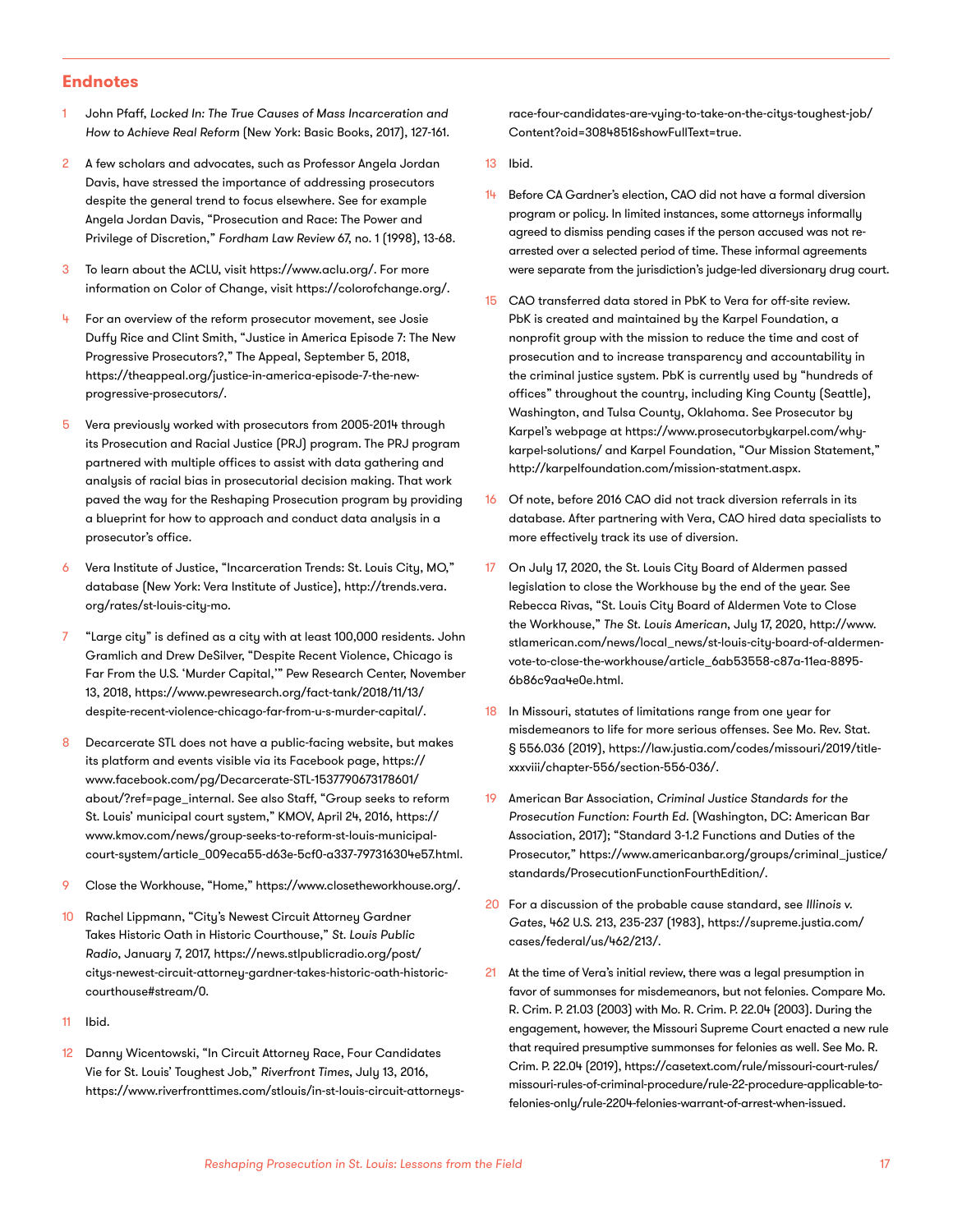- 22 CAO has multiple diversion options that offer people accused the opportunity to take advantage of various treatment, educational, and work-related programs in lieu of a conviction or incarceration.
- 23 To view the public service announcement, visit VeraInstitute, "St. Louis Diversion Program," YouTube video, 5:49, July 24, 2019, [https://](https://www.youtube.com/watch?v=dnBgX342LXY&feature=emb_logo) [www.youtube.com/watch?v=dnBgX342LXY&feature=emb\\_logo](https://www.youtube.com/watch?v=dnBgX342LXY&feature=emb_logo).
- $24$  For the St. Louis City average daily jail population by year, visit [https://www.stlouis-mo.gov/government/departments/public](https://www.stlouis-mo.gov/government/departments/public-safety/corrections/corrections-inmate-population-data.cfm)[safety/corrections/corrections-inmate-population-data.cfm](https://www.stlouis-mo.gov/government/departments/public-safety/corrections/corrections-inmate-population-data.cfm).
- 25 Demographic information is based on Census estimates of the St. Louis City population. See United States Census Bureau, "Quick Facts: St. Louis City, Missouri (County)," [https://www.census.gov/](https://www.census.gov/quickfacts/stlouiscitymissouricounty) [quickfacts/stlouiscitymissouricounty.](https://www.census.gov/quickfacts/stlouiscitymissouricounty) Prosecution information is based on information provided by the CAO to Vera.

Although 4 percent of the city's population is Latinx, Latinx people made up less than one-tenth of a percent of people prosecuted, according to the office's data. However, criminal justice data has a tendency to undercount people in Latinx and indigenous communities by failing to accurately capture their identities due to mischaracterizations and a lack of self-reporting. See Decolonize Justice, "Latino Data Gap," [https://decolonizejustice.org/videos/](https://decolonizejustice.org/videos/film-5-latino-data-gap) [film-5-latino-data-gap](https://decolonizejustice.org/videos/film-5-latino-data-gap).

- 26 The chart in Figure 5 shows that racial disparities were marginally lower for issued cases than for referred cases in 2016, 2017, and 2019 and marginally higher in 2018, indicating that the office does not appreciably (or always) reduce disparities. One notable trend here is that the disparity in issued cases appears to be creeping upward.
- 27 Leah Sakala and Nicole D. Porter, "Criminal Justice Reform Doesn't End System's Racial Bias," The Sentencing Project, December 18, 2018, [https://www.sentencingproject.org/news/criminal-justice](https://www.sentencingproject.org/news/criminal-justice-reform-doesnt-end-systems-racial-bias/)[reform-doesnt-end-systems-racial-bias/](https://www.sentencingproject.org/news/criminal-justice-reform-doesnt-end-systems-racial-bias/).
- 28 For 2015 data, see Vera Institute of Justice, "Incarceration Trends: New York City, NY," database (New York: Vera Institute of Justice), <http://trends.vera.org/rates/new-york-city-ny>; for 2020 data, see Vera Institute of Justice, "NYC JailViz 2.0 Application: Tracking New York City Jail Population Trends," database (New York: Vera Institute of Justice), <http://52.71.132.68/nycjail/>.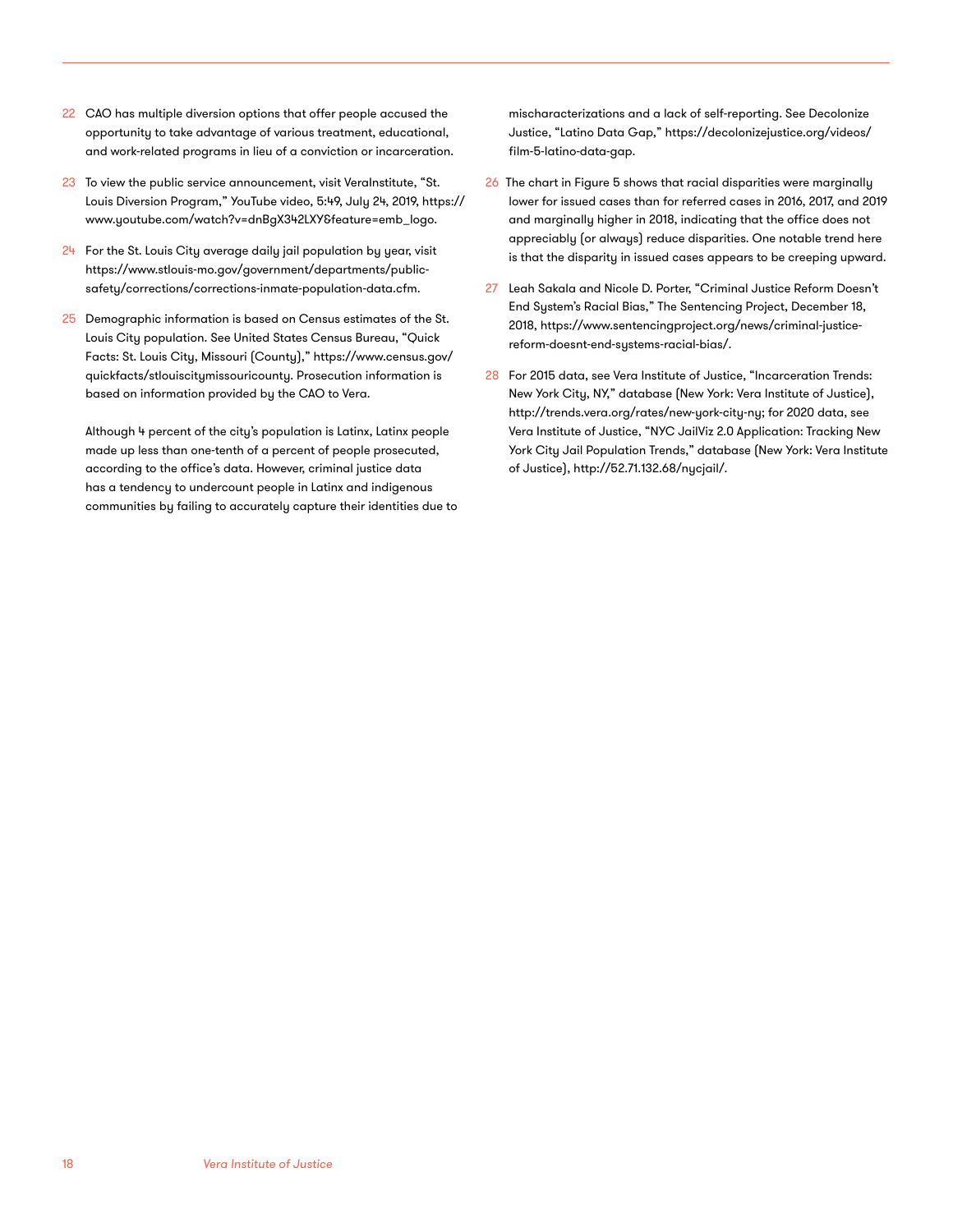## Acknowledgments

The authors would like to thank St. Louis Circuit Attorney Kimberly Gardner and her office for participating in this project, granting access to their administrative data, and being incredibly gracious with their time.

We are also grateful to Arch City Defenders, the St. Louis Bail Project, and the St. Louis City District Office of the Public Defender for their unwavering willingness to offer guidance and support during this project.

Thanks are due to many staff members who worked on this project since its inception. We thank Chris Mai, Insha Rahman, Chris Henrichson, and former Veran Nancy Fishman for supporting this project at various stages. We particularly thank former Veran Kelsey Reid, who was an integral member of the project from start to finish. Thank you also to Elle Teshima for editing and Dan Redding for design.

Finally, we are grateful to the Chan Zuckerberg Initiative for their steadfast support of this project.

#### **Credits**

© Vera Institute of Justice 2020. All rights reserved. An electronic version of this report is posted on Vera's website at [www.vera.org/publications/reshaping-prosecution-in-st-louis.](https://www.vera.org/publications/reshaping-prosecution-in-st-louis)

Cover photo: Suman Roychoudhury/Getty Images

For more information on Vera, visit vera.org. For more information on this report, contact Jamila Hodge, director, Reshaping Prosecution, at jhodge@vera.org.

#### **Suggested citation**

Akhi Johnson and Stephen Roberts, *Reshaping Prosecution in St. Louis: Lessons from the Field*. New York: Vera Institute of Justice, 2020.